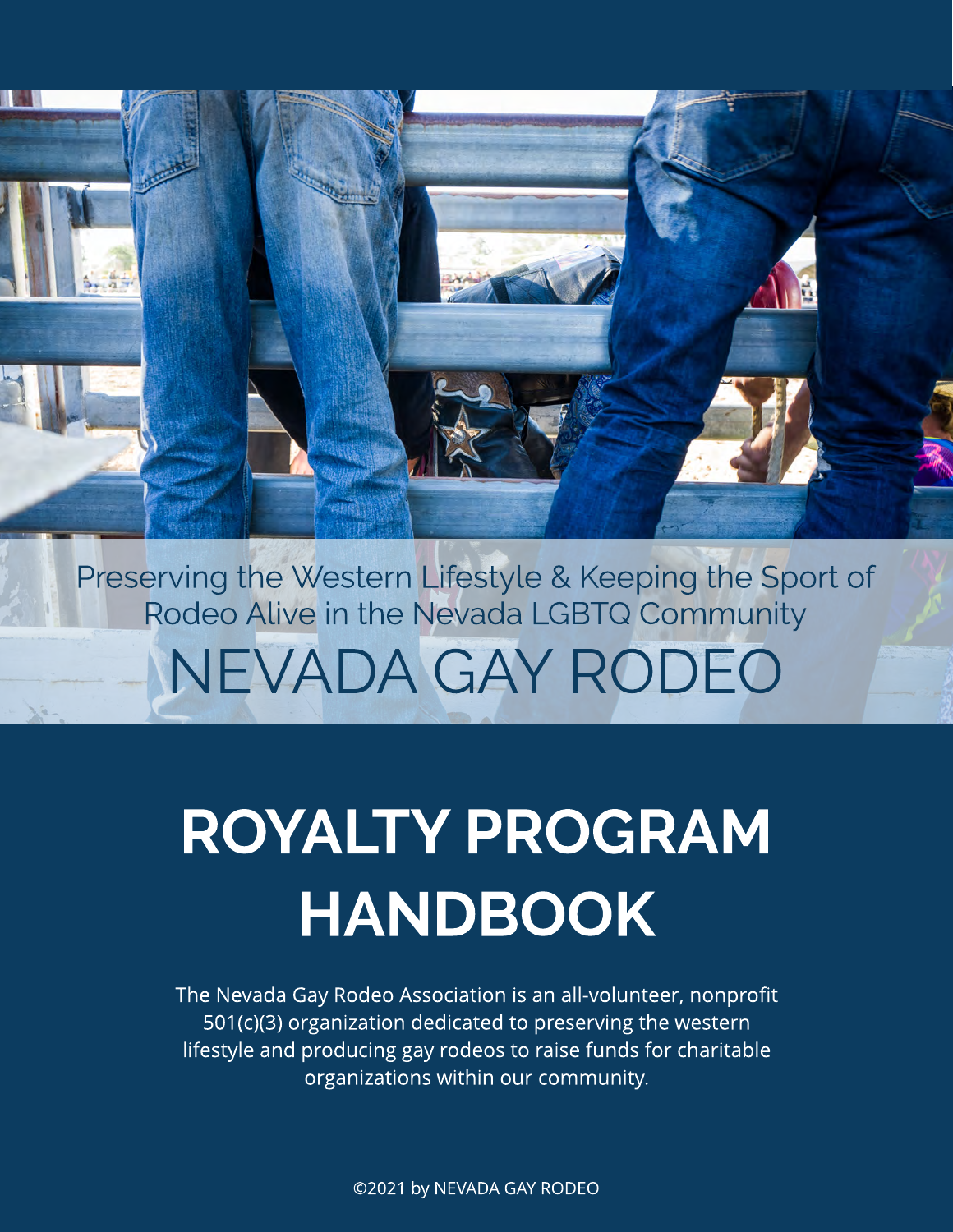| Table of Contents |  |
|-------------------|--|
|                   |  |
|                   |  |
|                   |  |
|                   |  |
|                   |  |
|                   |  |
|                   |  |
|                   |  |
|                   |  |

## Exhibits:

| Exhibit 2: Royalty Spirit & Community Service Interview Worksheet Page 1 of 2 14 |  |
|----------------------------------------------------------------------------------|--|
| SPIRIT AND COMMUNITY SUPPORT INTERVIEW WORKSHEET  14                             |  |
| Exhibit 2: Royalty Spirit & Community Service Interview Worksheet Page 2 of 2 15 |  |
|                                                                                  |  |
|                                                                                  |  |
|                                                                                  |  |
|                                                                                  |  |
|                                                                                  |  |
| INTERVIEW ("MISS" IN MALE ATTIRE, "MsTER" IN FEMALE ATTIRE)  18                  |  |
|                                                                                  |  |
|                                                                                  |  |
|                                                                                  |  |
|                                                                                  |  |
|                                                                                  |  |
|                                                                                  |  |
|                                                                                  |  |
|                                                                                  |  |
|                                                                                  |  |
|                                                                                  |  |
|                                                                                  |  |
|                                                                                  |  |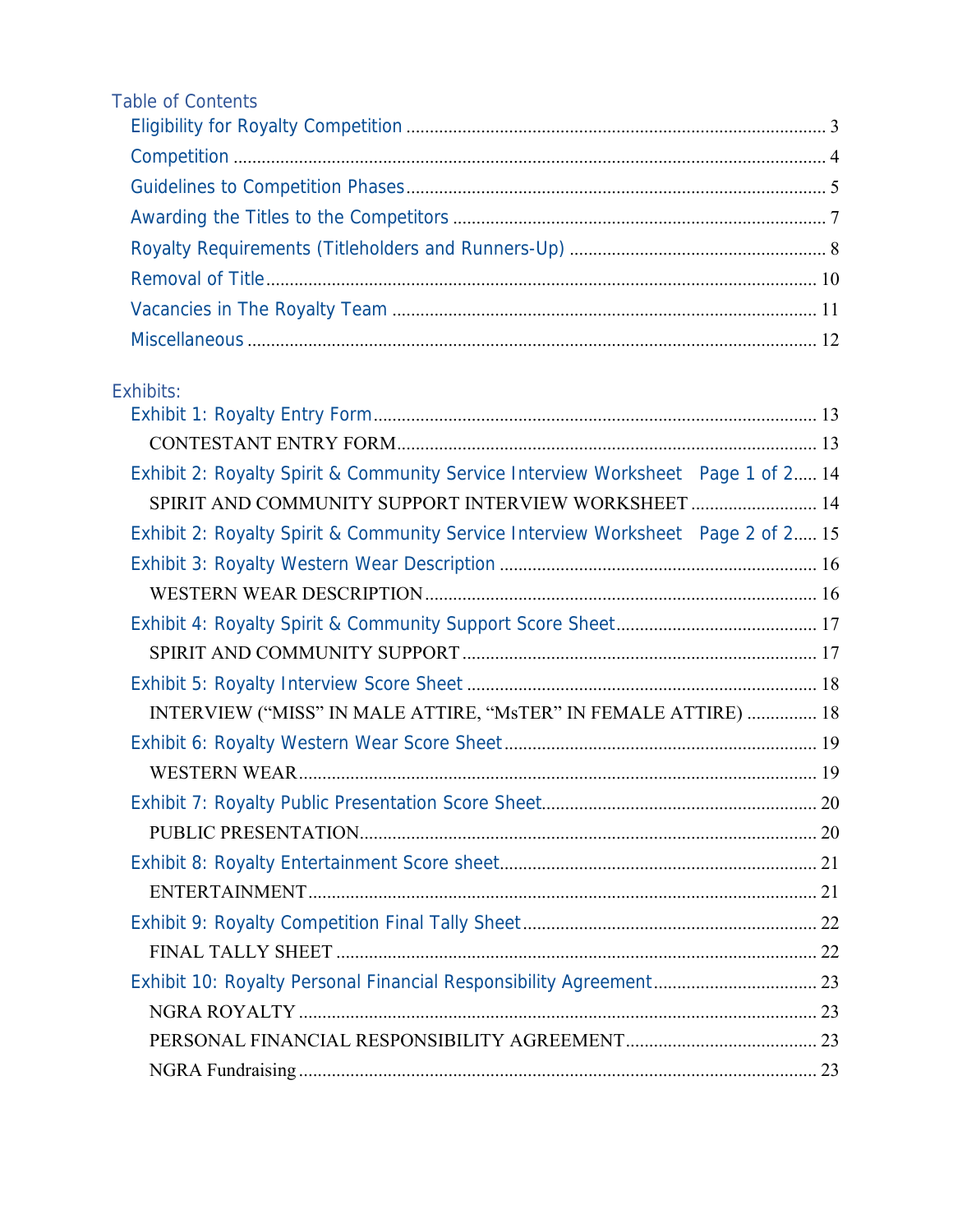#### <span id="page-2-0"></span>Eligibility for Royalty Competition

- A. A contestant must be an active Individual or Lifetime member of the Nevada Gay Rodeo Association in good standing a minimum of 180 days prior to the beginning of the scheduled competition.
- B. A contestant must be at least 21 years of age, proof required.
- C. A contestant must actually reside in the State of Nevada at the time application is made and at the time of the competition.
- D. A contestant must submit an application along with a \$25 entry fee by not less than ninety (90) days prior to the date of the scheduled competition. Entry fee is nonrefundable (see Exhibit 2).
- E. A current titleholder may compete for one additional year. (In no case may a titleholder compete in the same category for more than 2 consecutive years.)
- F. Contestants for the Mr. and Miss categories must self-identify as male.
- G. Contestants for the Ms. and MsTer competition must self-identify as female.
- H. Contestants and titleholders may not concurrently hold the title of Emperor or Empress, Imperial Crown Prince or Princess Royale, Fully Professed Member of the Sin Sity Sisters, or Mr., Miss, or Ms. Las Vegas Gay Pride.
- I. All contestants must appear for all categories of the competition in person. Failure to do so will result in disqualification.
- J. Contestants must have attended a minimum of four (4) Board of Directors/General Membership meetings, three (3) Fundraising Committee meetings, and three (3) NGRA fundraisers immediately prior to the current year in which they wish to compete.
- K. Contestants must have singly or jointly hosted a minimum of one (1) fundraiser for NGRA, raising at least \$250 per contestant.
- L. Contestants must submit a detailed personal plan of action for the reigning year to the Vice President. The Vice President will enter the plans of action of the winning competitors into the records of the association at the next regularly scheduled meeting.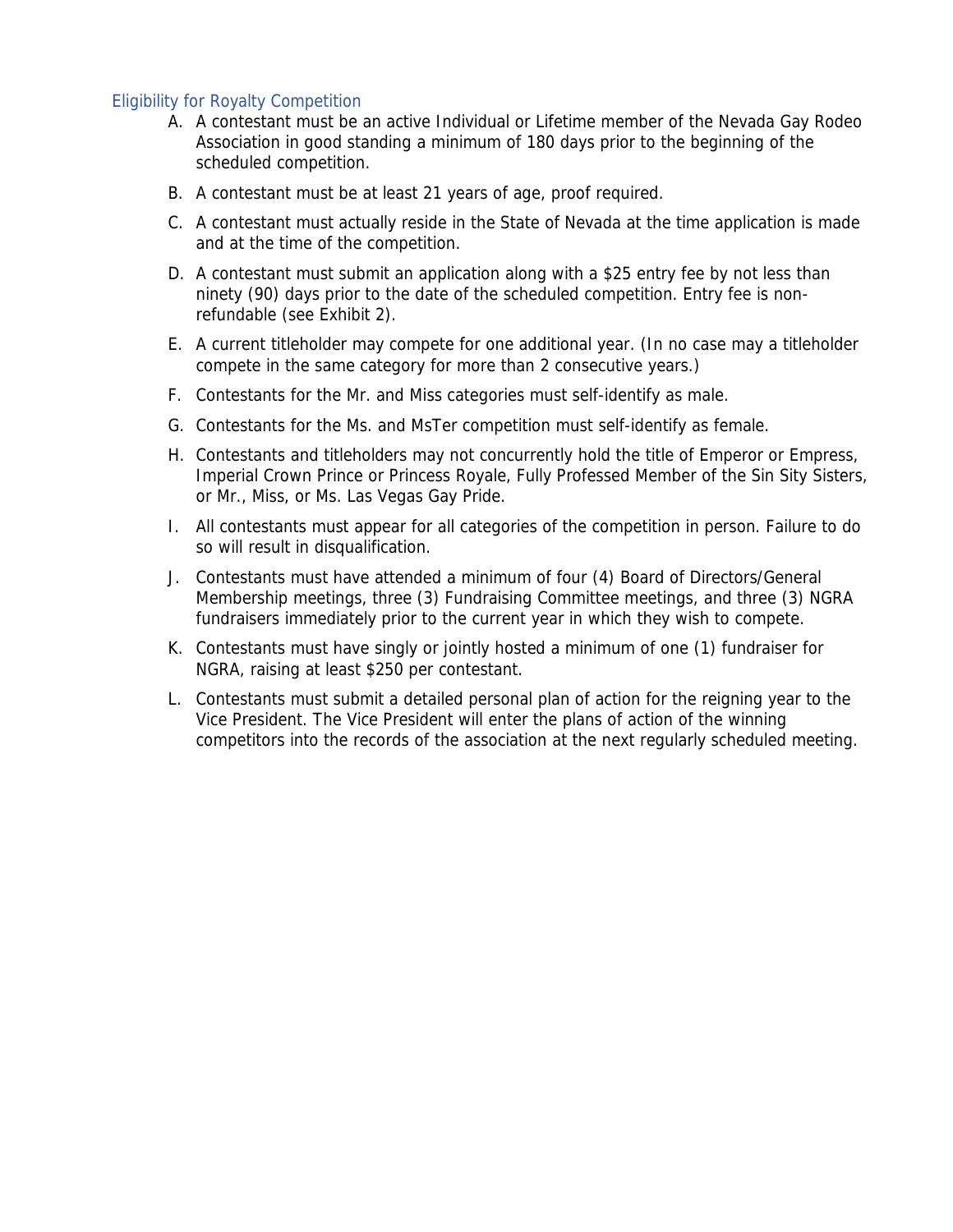#### <span id="page-3-0"></span>**Competition**

- A. The royalty competition will be held by no later than December  $31<sup>st</sup>$  of the year prior to the reigning year, and the winners of the competition shall reign until December 31<sup>st</sup> of their reigning year. The date of the competition will be selected by the Board of **Directors**
- B. All contestants shall be required to be present by the appointed call time at the start of each phase of the royalty competition. Failure to comply shall result in a five (5) point penalty per minute tardy, barring emergency situations (to be decided by the competition director).
- C. No contestant or competition official shall consume or be under the influence of intoxicating substances during any phase of the competition.
- D. Judges:
	- 1. A minimum of five (5) judges, which have no actual or perceived conflict of interest with any contestant or other competition official, will score the contestants during the competition.
	- 2. There may not be more than seven (7) judges per category.
	- 3. Judges panels for each category will be presented to the Board of Directors for approval prior to the competition.
	- 4. Judges shall use standardized scoring sheets (See Exhibits 2, 4, 5, 6, 7).
- E. Auditors/Tally Committee:
	- 1. A tally committee consisting of one (1) auditor and one (1) assistant shall be responsible for tallying judges' scores following each competition segment. The individuals shall not have any actual or perceived conflict of interest with any contestant or other competition official.
- F. Contestants will be judged in the following categories: personal interview, spirit and community service, western wear, on-stage public presentation, and entertainment. These categories may be changed by the Board of Directors in order to ensure compliance with the Americans with Disabilities Act.
- G. The western wear, public presentation, and entertainment phases of the competition will be open to the public. The personal interview and spirit/community service phases will be closed to the public.
- H. Point Values Contestants will be judged on a 1 to 10 scale. The total points available for each phase of the competition are: Personal Interview – 100 points, Spirit & Community Service – 50 points, Western Wear – 50 points, On-Stage Public Presentation – 50 points, and Entertainment – 50 points.
- I. Scoring In each category, the scores from each judge will be added together after the high and low scores have been thrown out. The totals from each category will be added together to obtain the number of total points received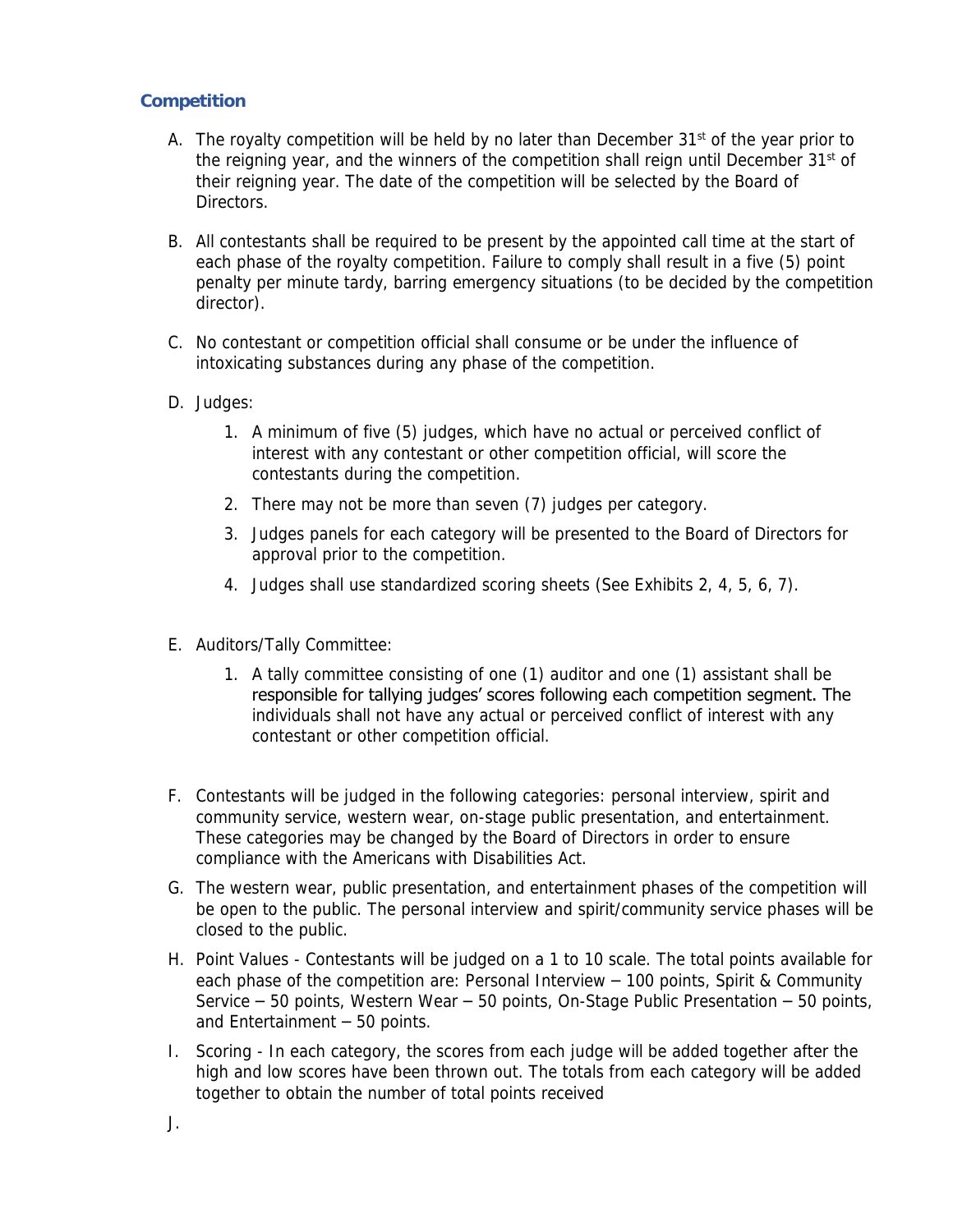#### <span id="page-4-0"></span>**Guidelines to Competition Phases**

- A. Personal Interview Judges will be looking for:
	- 1. Poise
	- 2. Confidence
	- 3. Familiarity with gay rodeo, member associations, NGRA and its benefit to the gay community at large
	- 4. Casual western wear (Miss will appear in male attire; MsTer will appear in female attire)
	- 5. Question(s) will be determined by the current reigning NGRA Royalty and the Competition Director. Questions shall not be provided to competitors in advance.
- B. Spirit and Community Support
	- 1. This category is designed encourage public participation in fundraising activities and support for NGRA events and to give consideration for those activities in the competition.
	- 2. Judging is to be based on a personal interview, where questions will focus on the contestant's activities and contributions to the community and NGRA.
- C. Western Wear Staged separately from entertainment competition.
	- 1. Mr./Ms./Miss/MsTer will model contemporary, formal or casual western fashions such as can be found in today's western wear catalogs or in a quality western store.
	- 2. Miss/MsTer may not wear stage costumes for the western wear competition.
	- 3. Presentation/modeling is limited to stage and/or designated area to be determined by the Competition Director. Failure to comply will result in a two (2) point per judge penalty.
- D. Public Presentation Contestant will be asked one (1) question on stage and will be judged on the following:
	- 1. Poise
	- 2. Stage Presence
	- 3. Content of Answer
	- 4. Confidence
	- 5. Question(s) will be determined by the current reigning NGRA Royalty and the Competition Director. Questions shall not be provided to competitors in advance.
- E. Entertainment Talent competition will be a presentation of country/western in nature.
	- 1. Five (5) minute time limit. Exceeding in the time limit will result in a five (5) point per minute penalty or portion of a minute.
	- 2. Music selection, if any, shall be either on flash drive/USB, CD or live. If selection is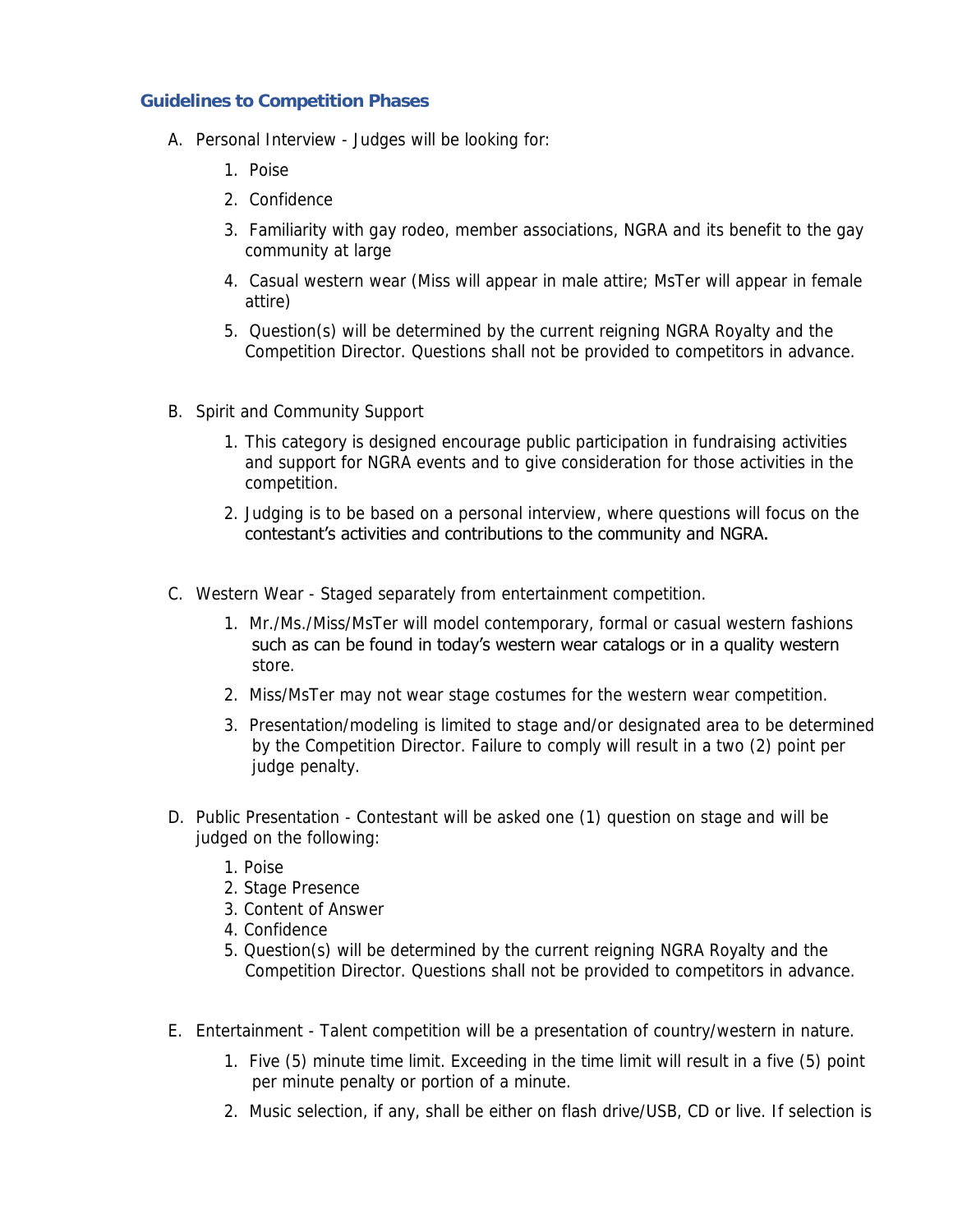on flash drive/USB or CD, then the selection must be the only number on the flash drive/USB or CD.

- 3. Presentation shall be done solo.
- 4. Audience will be asked not to tip during the presentation.
- 5. No props can be used. Props are any item not worn during the performance. Any item shed during the performance may not be touched again during the performance or it will be considered a prop. Pre-approval of questionable items must be obtained from the Competition Director.
- 6. Performances are limited to stage and/or designated area to be determined by the Competition Director. Failure to comply will result in a two (2) point per judge penalty.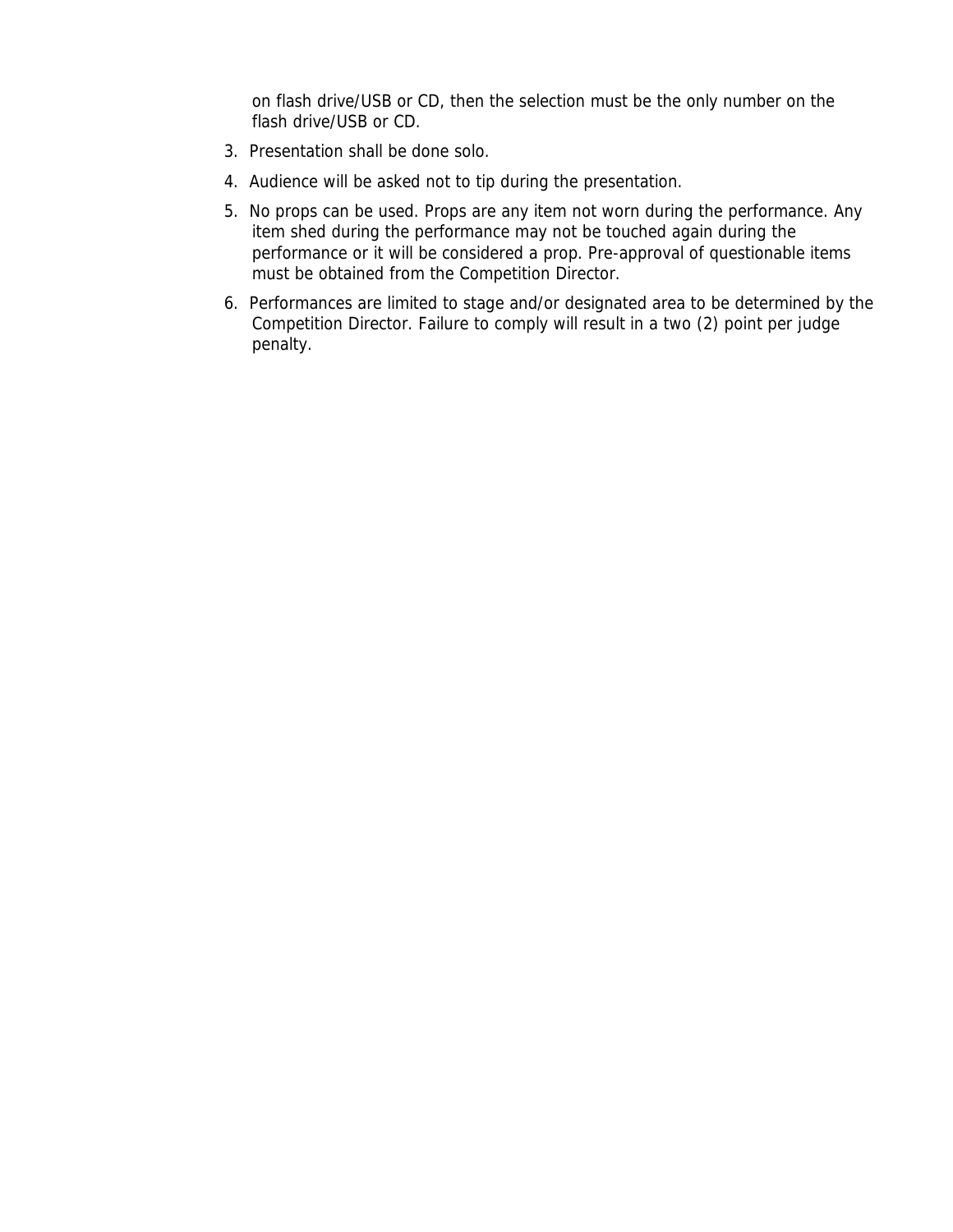#### <span id="page-6-0"></span>**Awarding the Titles to the Competitors**

- A. If there is a tie in total points obtained, the winner of the public presentation phase will determine the titleholder. If there is also a tie in the public presentation phase, the winner of the personal interview phase will determine the title holder.
- B. Each category may have a second runner-up, first runner-up, and titleholder (3 per category – Mr., Miss, Ms., MsTer).
- C. A competitor must obtain at least seventy-five percent (75%) of the total points possible (300 points possible, must score at least 225 from all categories combined).
- D. Sashes will be awarded to each titleholder, first runner-up, and second runner-up. Sashes are to be constructed with at least two (2) of the three (3) NGRA colors (blue silver and yellow).
- E. The Miss titleholder will receive a crown.
- F. The Mr., Ms., and MsTer titleholders will receive crown pins.
- G. Titleholders will be given buckles at the completion of their reigns, subject to approval by the NGRA Board of Directors.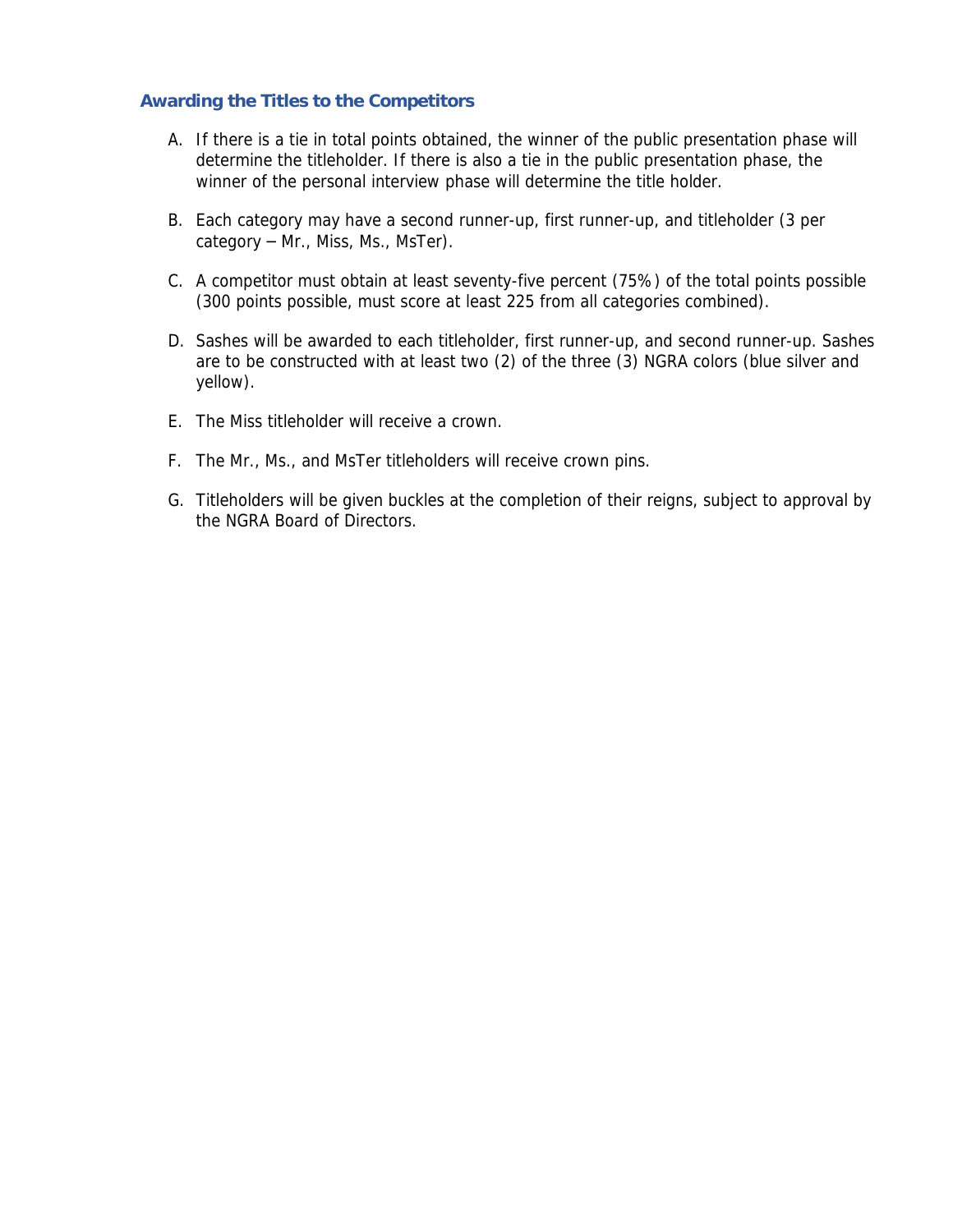#### <span id="page-7-0"></span>**Royalty Requirements (Titleholders and Runners-Up)**

- A. Serve as active members of the fundraising committee.
	- 1. Must attend a minimum of sixty percent (60%) of fundraisers put on by the Fundraising Committee.
- B. Communicate with each other, the Vice President, the public relations spokesperson, and the fundraising chairperson throughout the year.
- C. Report monthly to the Board of Directors, either verbally or in writing. The report should include all individual and joint public relations and fundraising activities for the prior month and plans for activities for the next month.
- D. Represent NGRA in a positive manner at all times.
- E. Required to attend the following events:
	- 1. BigHorn Rodeo
	- 2. At least one other IGRA sanctioned Rodeo
- F. Recommended to attend the following events as physically and financially able:
	- 1. NGRA Convention
	- 2. As many other rodeos and events as possible.
- G. Be a visible member of the southern Nevada gay community by participating in or attending fundraisers for other community organizations while wearing the NGRA Royalty sash. Abide by the conduct rules governing Mr./Ms./Miss/MsTer NGRA
- H. Remain a resident of the state of Nevada during their reign. At any time during a titleholder's year, the Board may ask for proof of residency. If such proof is not tendered or is deemed invalid, the titleholder's title may be removed by a two-thirds vote of the Board of Directors.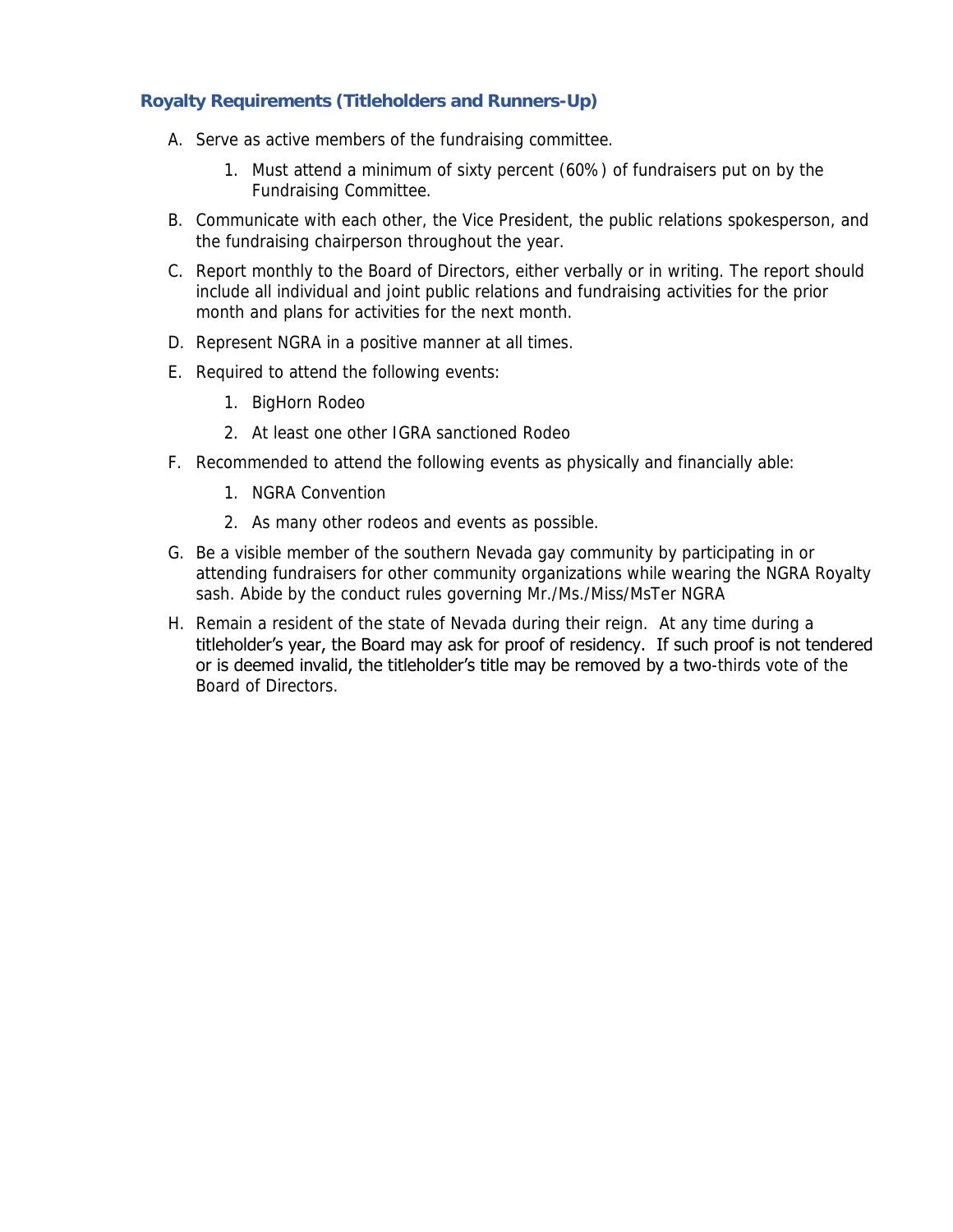#### **Conduct Rules Governing NGRA Royalty**

**"The desire to serve, the ability to perform, the courage to act "**

As a titleholder of the Nevada Gay Rodeo Association, you are an ambassador of the organization and a representative on a city, state and nation-wide level.

Approach the title with dedication and with pride. Approach the title like you would a job; a job with four parts:

- A. Fundraising
- B. Education
- C. Raising Public Awareness
- D. Having Fun

As a titleholder, the very essence of leadership is that you have a vision. Remember, rank does not counter privileges or give power. It imposes responsibility:

- A. To establish and maintain a city, state, and nationwide communication, which is informative, educational, and supportive: a network for our brothers and sisters of the C&W and rodeo community.
- B. To promote with power and pride the gay and lesbian C&W and rodeo lifestyle.
- C. To increase communication and understanding among men and women.
- D. Visibility and education to destroy stereotypes, misconceptions and media misrepresentations about the gay and lesbian C&W and rodeos within the community at large.
- E. To provide, through our publications, educational material  $-$  a forum for the sharing of knowledge, viewpoints, practices – from a diverse network of men and women belonging, not only to the Nevada Gay Rodeo Association, but the International Gay Rodeo Association communities and the community at large.
- F. To build, strengthen and defend individuals, organizations, publications and businesses within our community (especially against threats to their freedom of expression, freedom of the press, their right to free association and their right to equal protection from the law).
- G. To develop an outreach to men and women, people of color, the deaf, the physically and mentally challenged and other minorities who have traditionally been discriminated against or poorly represented within the C&W and rodeo communities as well as the gay and lesbian community at large.

**These Rules of Conduct Governing Mr./Ms./Miss/MsTer NGRA were adopted on: Jan. 14, 2008.**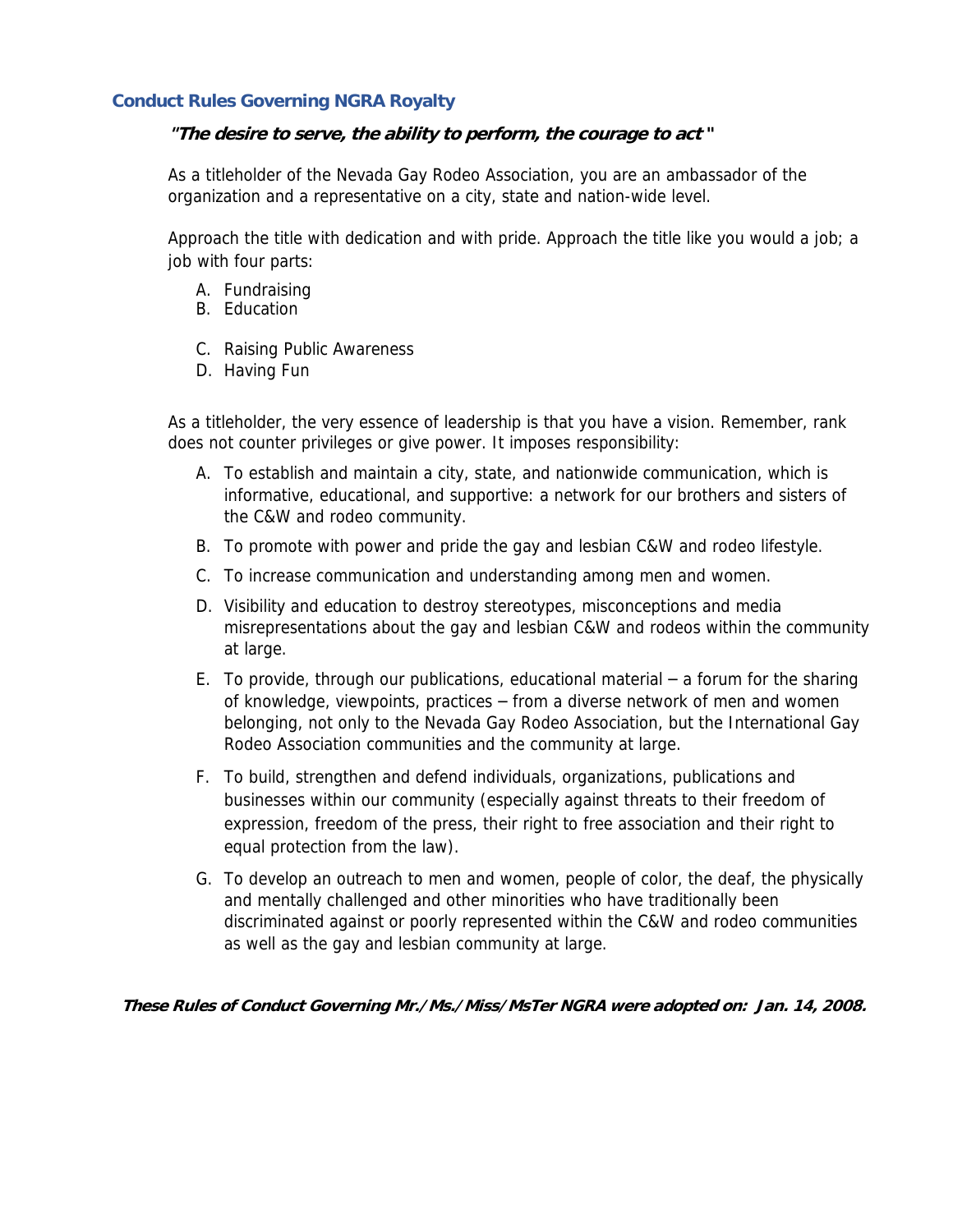#### <span id="page-9-0"></span>**Removal of Title**

- A. A royalty titleholder who fails to meet the requirements of section 6 and section 7 is subject to having his or her title removed.
- B. Any titleholder whose title is removed shall not be allowed to run for an NGRA royalty position in any succeeding year.
- C. Removal of a title must be approved by a 2/3 vote of the Board of Directors, and may only be approved after following disciplinary provisions outlined in the bylaws.
- D. Runners-up advance if a titleholder has his or her title removed.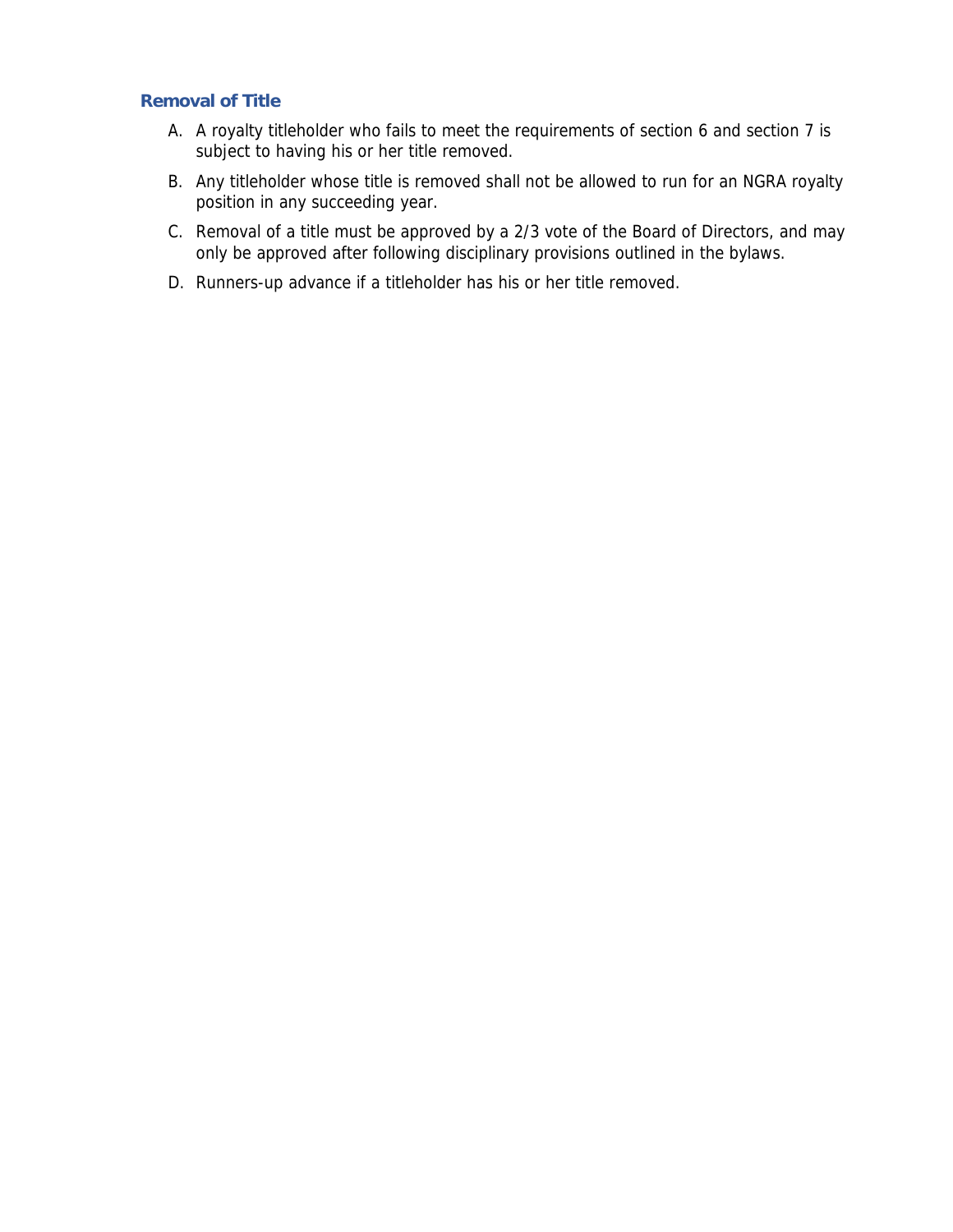#### <span id="page-10-0"></span>**Vacancies in The Royalty Team**

A. In a case where there may be no royalty competition, or in which a category may not be contested, the Board of Directors may select a past royalty member in good standing to fill the vacancy.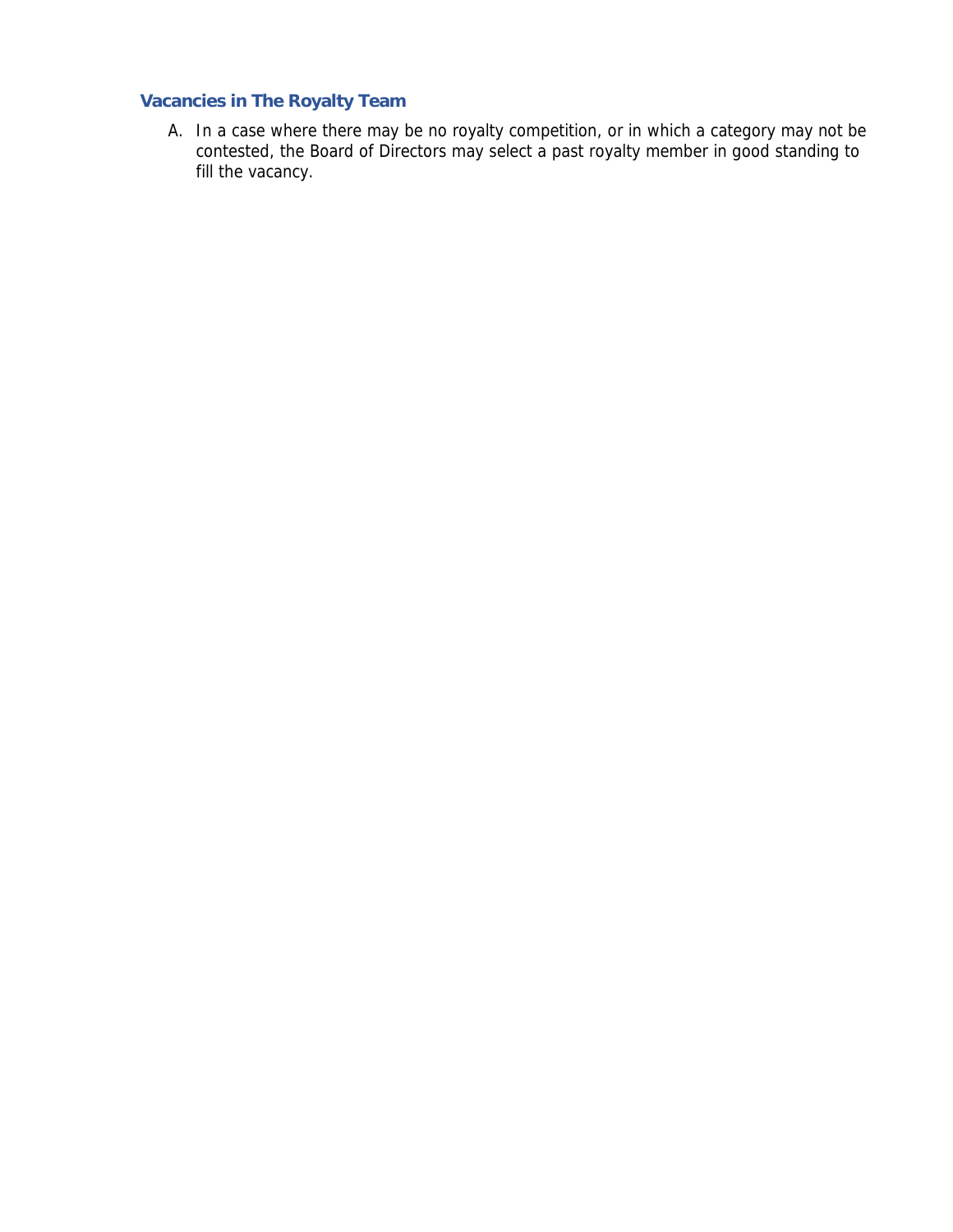#### <span id="page-11-0"></span>**Miscellaneous**

- A. Titleholders will sign a personal financial responsibility agreement immediately upon assuming their title. The agreement details personal accountabilities.
- B. Titleholders and first runners-up are encouraged to represent NGRA at the IGRA Royalty Competition that year.
- C. NGRA Royalty eligible to compete in IGRA Royalty competition may each hold up to two (2) individual fundraising events to fulfill the IGRA Royalty contestant requirements.
- D. Funds raised from royalty-produced required fundraisers for IGRA Royalty competition will be funneled through NGRA, provided that the event is revenue neutral to NGRA.
- E. All fundraising efforts by current royalty team members, other than fundraising to accomplish IGRA Royalty Competition requirements or through attendance at another organizations' fundraising event, will be held for the benefit of NGRA and through the direction of the Fundraising Committee.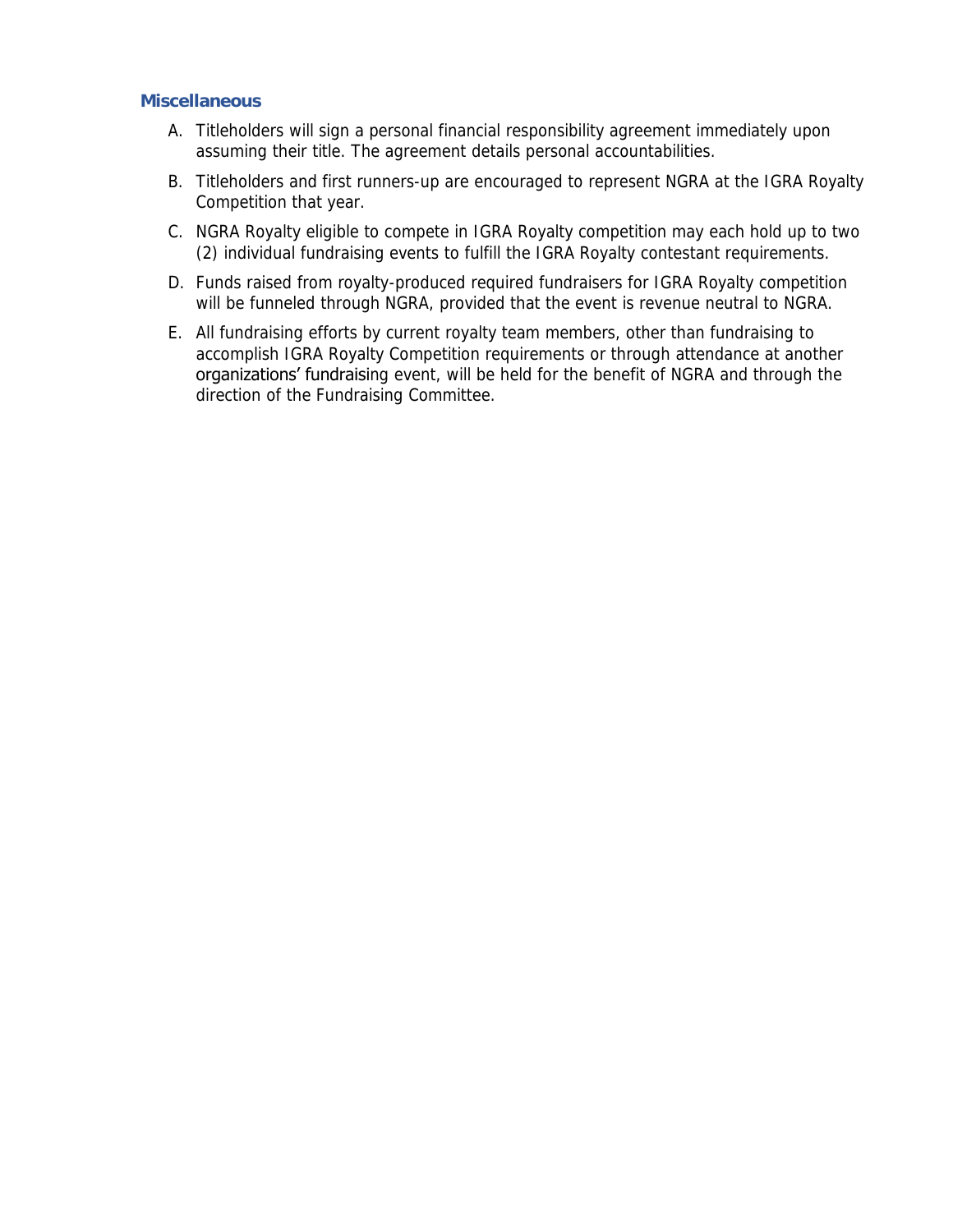#### <span id="page-12-0"></span>**Exhibit 1: Royalty Entry Form**



#### <span id="page-12-1"></span>CONTESTANT ENTRY FORM

<u> 1989 - Johann Barn, mars and de Brasilian (b. 1989)</u>

*Mr./Ms./Miss/MsTer N.G.R.A Contest*

*Please Circle One: Mr. Ms. MissMsTer*

| <b>NAME</b>    |              | <b>AGE</b> |
|----------------|--------------|------------|
| <b>ADDRESS</b> |              |            |
| <b>CITY</b>    | <b>STATE</b> | <b>ZIP</b> |
| <b>PHONE</b>   | <b>EMAIL</b> |            |

**"MISS" (if applicable, A.K.A.)**

**ALIAS (if used)**

**I, \_\_\_\_\_\_\_\_\_\_\_\_\_\_\_\_\_\_, agree to abide by the standing rules of the Mr., Ms., Miss, MsTer NGRA CONTEST, which I have received, and agree that if I win a title, to abide by the rules governing the International Gay Rodeo Association, their members and their activities.**

| <b>CONTESTANT SIGNATURE</b> | DATE |
|-----------------------------|------|

**A \$25.00 check, payable to the NGRA, must accompany this form.**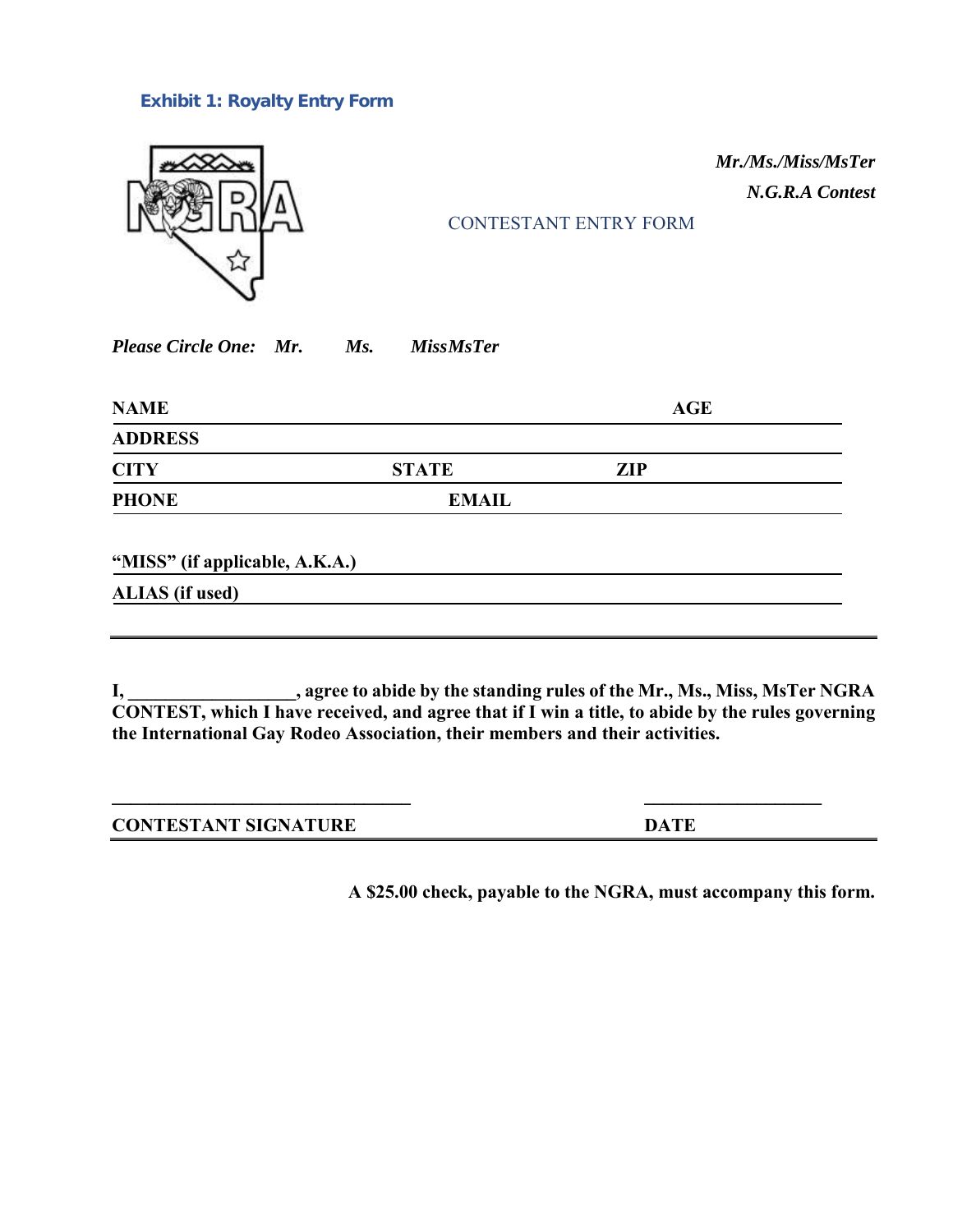#### <span id="page-13-0"></span>**Mr./Ms./Miss/MsTer N.G.R.A. Contest**

<span id="page-13-1"></span>SPIRIT AND COMMUNITY SUPPORT INTERVIEW WORKSHEET

**Contestant Name Title Category** Contestant #

**Please describe in detail your activities and qualifications in the following areas:**

**\_\_\_\_\_\_\_\_\_\_\_\_\_\_\_\_\_\_\_\_\_\_\_\_\_\_\_\_\_\_\_\_\_\_\_\_\_\_\_\_\_\_\_\_\_\_\_\_\_\_\_\_\_\_\_\_\_\_\_\_\_\_\_\_\_\_ \_\_\_\_\_\_\_\_\_\_\_\_\_\_\_\_\_\_\_\_\_\_\_\_\_\_\_\_\_\_\_\_\_\_\_\_\_\_\_\_\_\_\_\_\_\_\_\_\_\_\_\_\_\_\_\_\_\_\_\_\_\_\_\_\_\_ \_\_\_\_\_\_\_\_\_\_\_\_\_\_\_\_\_\_\_\_\_\_\_\_\_\_\_\_\_\_\_\_\_\_\_\_\_\_\_\_\_\_\_\_\_\_\_\_\_\_\_\_\_\_\_\_\_\_\_\_\_\_\_\_\_\_ \_\_\_\_\_\_\_\_\_\_\_\_\_\_\_\_\_\_\_\_\_\_\_\_\_\_\_\_\_\_\_\_\_\_\_\_\_\_\_\_\_\_\_\_\_\_\_\_\_\_\_\_\_\_\_\_\_\_\_\_\_\_\_\_\_\_ \_\_\_\_\_\_\_\_\_\_\_\_\_\_\_\_\_\_\_\_\_\_\_\_\_\_\_\_\_\_\_\_\_\_\_\_\_\_\_\_\_\_\_\_\_\_\_\_\_\_\_\_\_\_\_\_\_\_\_\_\_\_\_\_\_\_ \_\_\_\_\_\_\_\_\_\_\_\_\_\_\_\_\_\_\_\_\_\_\_\_\_\_\_\_\_\_\_\_\_\_\_\_\_\_\_\_\_\_\_\_\_\_\_\_\_\_\_\_\_\_\_\_\_\_\_\_\_\_\_\_\_\_**

**\_\_\_\_\_\_\_\_\_\_\_\_\_\_\_\_\_\_\_\_\_\_\_\_\_\_\_\_\_\_\_\_\_\_\_\_\_\_\_\_\_\_\_\_\_\_\_\_\_\_\_\_\_\_\_\_\_\_\_\_\_\_\_\_\_\_ \_\_\_\_\_\_\_\_\_\_\_\_\_\_\_\_\_\_\_\_\_\_\_\_\_\_\_\_\_\_\_\_\_\_\_\_\_\_\_\_\_\_\_\_\_\_\_\_\_\_\_\_\_\_\_\_\_\_\_\_\_\_\_\_\_\_ \_\_\_\_\_\_\_\_\_\_\_\_\_\_\_\_\_\_\_\_\_\_\_\_\_\_\_\_\_\_\_\_\_\_\_\_\_\_\_\_\_\_\_\_\_\_\_\_\_\_\_\_\_\_\_\_\_\_\_\_\_\_\_\_\_\_ \_\_\_\_\_\_\_\_\_\_\_\_\_\_\_\_\_\_\_\_\_\_\_\_\_\_\_\_\_\_\_\_\_\_\_\_\_\_\_\_\_\_\_\_\_\_\_\_\_\_\_\_\_\_\_\_\_\_\_\_\_\_\_\_\_\_ \_\_\_\_\_\_\_\_\_\_\_\_\_\_\_\_\_\_\_\_\_\_\_\_\_\_\_\_\_\_\_\_\_\_\_\_\_\_\_\_\_\_\_\_\_\_\_\_\_\_\_\_\_\_\_\_\_\_\_\_\_\_\_\_\_\_**

**\_\_\_\_\_\_\_\_\_\_\_\_\_\_\_\_\_\_\_\_\_\_\_\_\_\_\_\_ \_\_\_\_\_\_\_\_\_\_\_\_\_\_\_ \_\_\_\_\_\_\_\_\_\_\_\_\_\_\_\_**

#### **COMMUNITY VISIBILITY**

Participation and activities in support of organizations and events of value to the community as a whole.

#### **PARTICIPATION WITH NGRA**

Involvement and participation in NGRA meetings and events.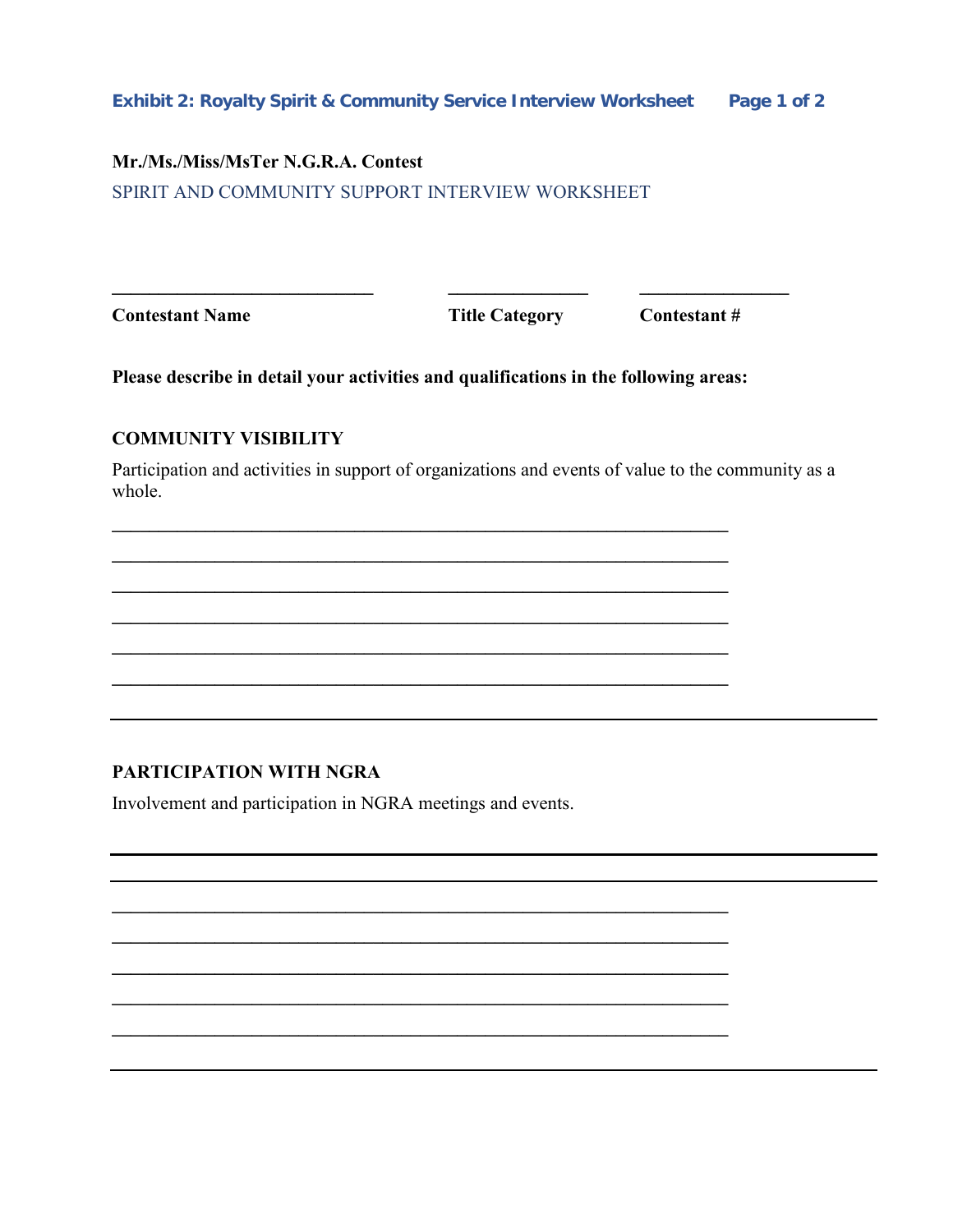#### <span id="page-14-0"></span>**COMMUNITY FUNDRAISING**

Fundraising efforts in support of other organizations and/or events.

#### **NGRA FUNDRAISING**

Fundraising efforts in support of NGRA and/or its selected charities

#### **SPIRIT & CREATIVITY**

Original concepts, leadership on a project's development, recruitment and inclusion of others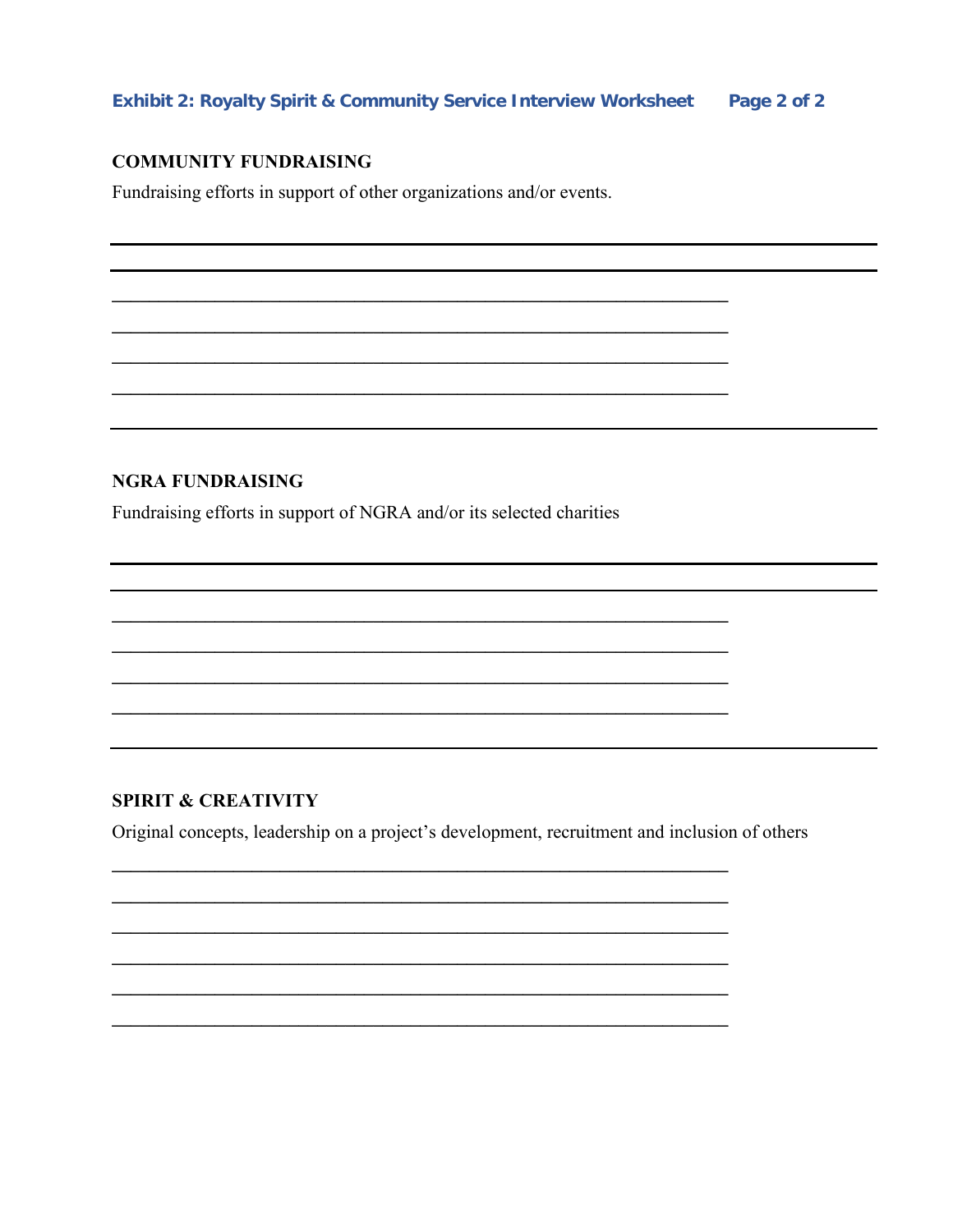<span id="page-15-0"></span>**Exhibit 3: Royalty Western Wear Description**

<span id="page-15-1"></span>**Mr./Ms./Miss/MsTer N.G.R.A. Contest** WESTERN WEAR DESCRIPTION

| <b>Contestant Name/"Miss" AKA</b>                      |     |     | <b>Contestant Number</b> |              |  |  |  |
|--------------------------------------------------------|-----|-----|--------------------------|--------------|--|--|--|
| PLEASE CIRCLE ONE:                                     | MR. | MS. | <b>MISS</b>              | <b>MsTer</b> |  |  |  |
| WHAT ANNOUNCER SHOULD SAY ABOUT YOU/YOUR WESTERN WEAR: |     |     |                          |              |  |  |  |
| (PLEASE KEEP BRIEF.)                                   |     |     |                          |              |  |  |  |
|                                                        |     |     |                          |              |  |  |  |
|                                                        |     |     |                          |              |  |  |  |
|                                                        |     |     |                          |              |  |  |  |
|                                                        |     |     |                          |              |  |  |  |
|                                                        |     |     |                          |              |  |  |  |
|                                                        |     |     |                          |              |  |  |  |
|                                                        |     |     |                          |              |  |  |  |
|                                                        |     |     |                          |              |  |  |  |
|                                                        |     |     |                          |              |  |  |  |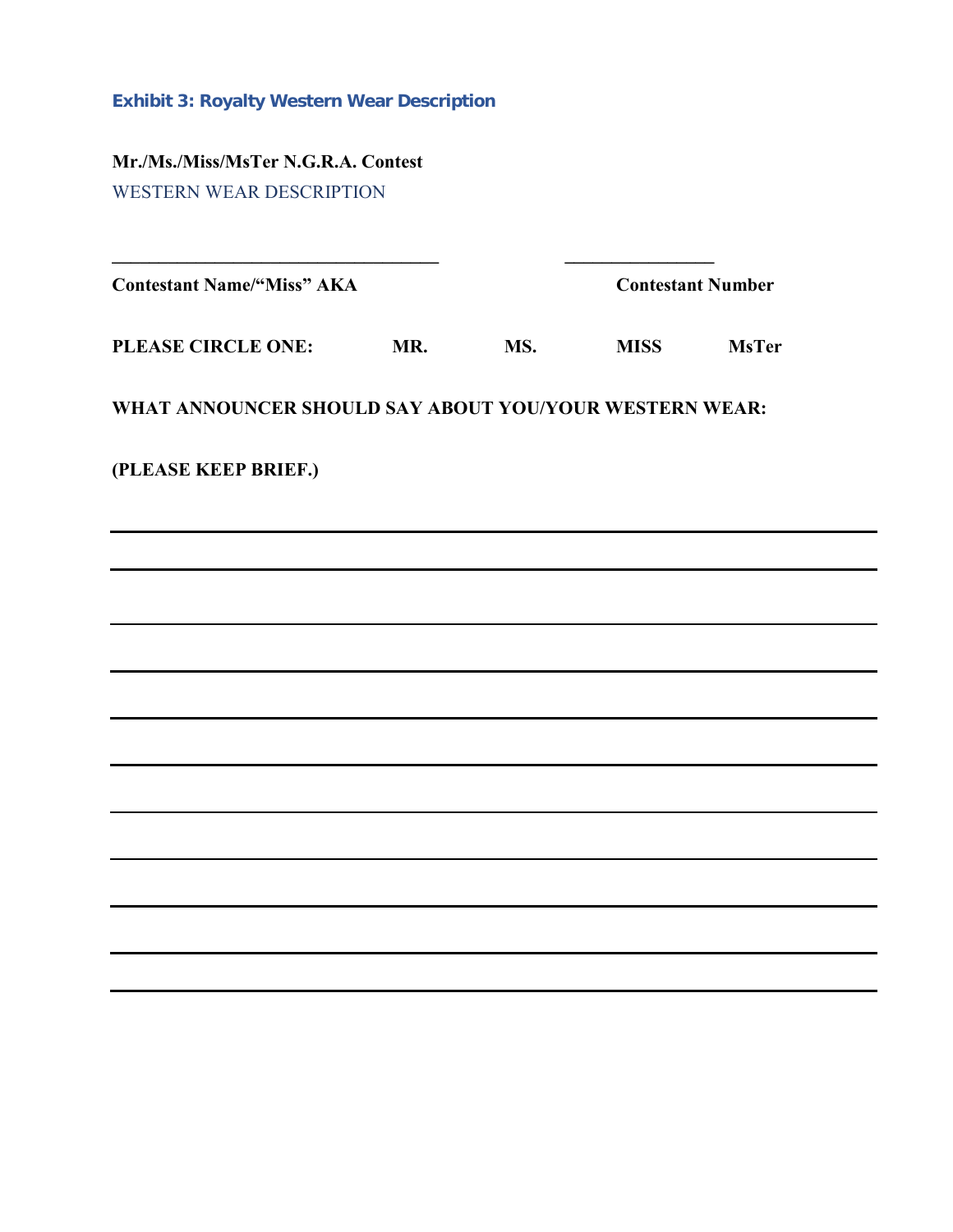## <span id="page-16-0"></span>**Exhibit 4: Royalty Spirit & Community Support Score Sheet**

## <span id="page-16-1"></span>**Mr./Ms./Miss/MsTer N.G.R.A. Contest** SPIRIT AND COMMUNITY SUPPORT

| <b>Contestant Name</b>         | <b>Title Category</b>                        | Contestant#  |                                     |  |  |               |  |  |                |           |
|--------------------------------|----------------------------------------------|--------------|-------------------------------------|--|--|---------------|--|--|----------------|-----------|
| <b>Categories:</b>             | Point Values (Circle one for each category): |              |                                     |  |  |               |  |  |                |           |
| <b>COMMUNITY VISIBILITY</b>    |                                              | $\mathbf{1}$ |                                     |  |  | 2 3 4 5 6 7 8 |  |  | 9 <sup>1</sup> | <b>10</b> |
| PARTICIPATION WITH NGRA        |                                              |              | $1 \t2 \t3 \t4 \t5 \t6 \t7 \t8 \t9$ |  |  |               |  |  |                | <b>10</b> |
| <b>COMMUNITY FUNDRAISING</b>   |                                              |              | $1 \t2 \t3 \t4 \t5 \t6 \t7 \t8$     |  |  |               |  |  | $\overline{9}$ | 10        |
| <b>NGRA FUNDRAISING</b>        |                                              |              | $1 \t2 \t3 \t4 \t5 \t6 \t7 \t8$     |  |  |               |  |  | $\overline{9}$ | <b>10</b> |
| <b>SPIRIT &amp; CREATIVITY</b> |                                              |              | $1 \t2 \t3 \t4 \t5 \t6 \t7 \t8$     |  |  |               |  |  | 9              | 10        |
|                                |                                              |              |                                     |  |  |               |  |  |                |           |
| Auditor's Total: __________    |                                              |              |                                     |  |  |               |  |  |                |           |
| <b>Judge's Comments:</b>       |                                              |              |                                     |  |  |               |  |  |                |           |
|                                |                                              |              |                                     |  |  |               |  |  |                |           |
|                                |                                              |              |                                     |  |  |               |  |  |                |           |
|                                |                                              |              |                                     |  |  |               |  |  |                |           |
|                                |                                              |              |                                     |  |  |               |  |  |                |           |
|                                |                                              |              |                                     |  |  |               |  |  |                |           |
|                                |                                              |              |                                     |  |  |               |  |  |                |           |
|                                |                                              |              |                                     |  |  |               |  |  |                |           |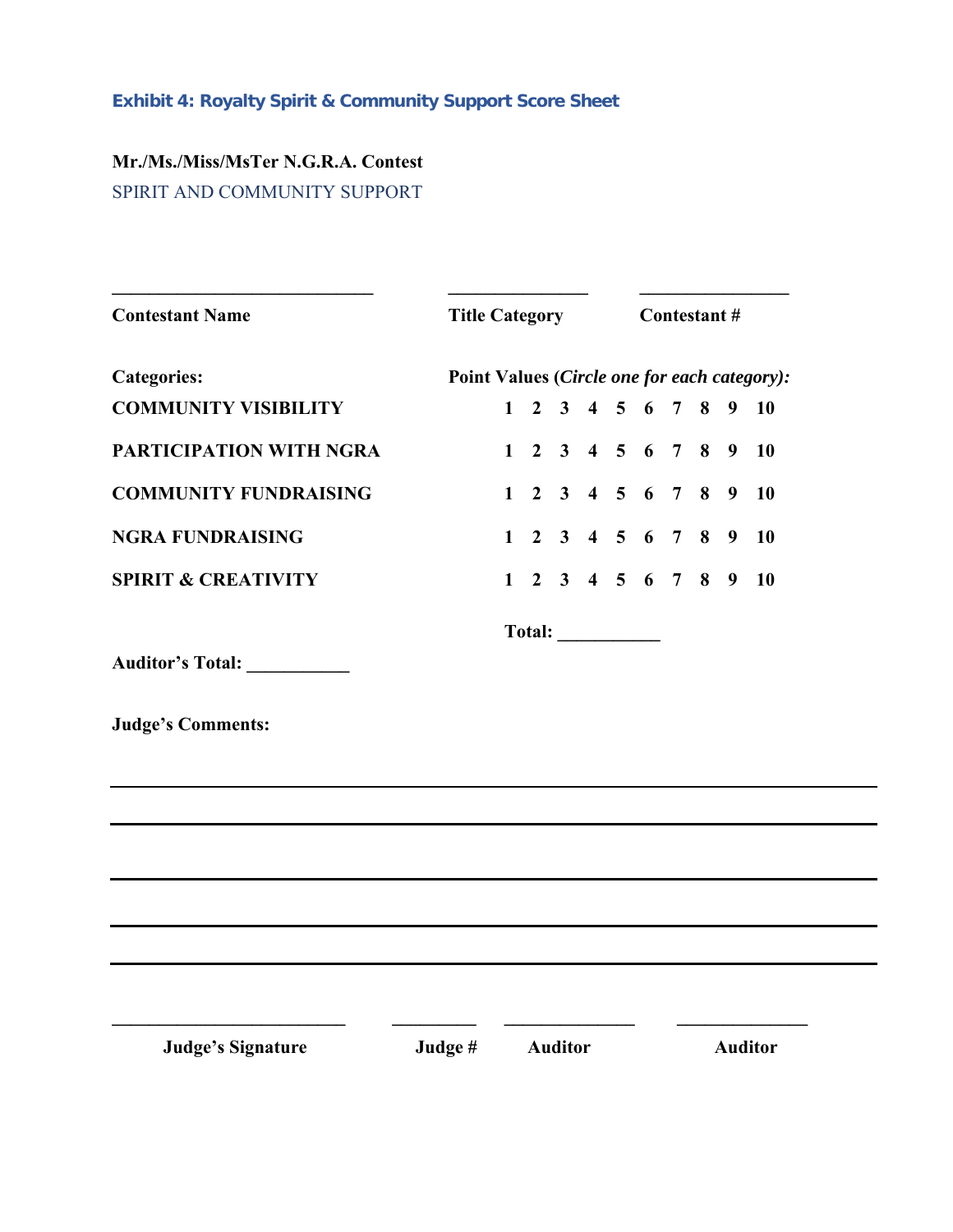#### <span id="page-17-0"></span>**Exhibit 5: Royalty Interview Score Sheet**

### **Mr./Ms./Miss/MsTer N.G.R.A. Contest**

<span id="page-17-1"></span>INTERVIEW ("MISS" IN MALE ATTIRE, "MsTER" IN FEMALE ATTIRE)

| <b>Contestant Name</b>                                                             |                                              | Title Category Contestant # |  |  |  |  |  |  |  |                                          |
|------------------------------------------------------------------------------------|----------------------------------------------|-----------------------------|--|--|--|--|--|--|--|------------------------------------------|
| <b>Categories:</b>                                                                 | Point Values (Circle one for each category): |                             |  |  |  |  |  |  |  |                                          |
| <b>APPEARANCE</b>                                                                  |                                              |                             |  |  |  |  |  |  |  | $1 \t2 \t3 \t4 \t5 \t6 \t7 \t8 \t9 \t10$ |
| <b>KNOWLEDGE OF NGRA/IGRA</b>                                                      |                                              |                             |  |  |  |  |  |  |  | $1 \t2 \t3 \t4 \t5 \t6 \t7 \t8 \t9 \t10$ |
| <b>ANSWER IN CONTENT</b>                                                           |                                              |                             |  |  |  |  |  |  |  | $1$ 2 3 4 5 6 7 8 9 10                   |
| <b>CONFIDENCE</b>                                                                  |                                              |                             |  |  |  |  |  |  |  | $1 \t2 \t3 \t4 \t5 \t6 \t7 \t8 \t9 \t10$ |
| PERSONAL DISPOSITION                                                               |                                              |                             |  |  |  |  |  |  |  | $1 \t2 \t3 \t4 \t5 \t6 \t7 \t8 \t9 \t10$ |
|                                                                                    |                                              |                             |  |  |  |  |  |  |  | Total:                                   |
|                                                                                    |                                              |                             |  |  |  |  |  |  |  |                                          |
| Auditor's Total: $\frac{\ }{\ }$ x 2 = $\frac{\ }{\ }$<br><b>Judge's Comments:</b> |                                              |                             |  |  |  |  |  |  |  |                                          |
|                                                                                    |                                              |                             |  |  |  |  |  |  |  |                                          |
|                                                                                    |                                              |                             |  |  |  |  |  |  |  |                                          |
|                                                                                    |                                              |                             |  |  |  |  |  |  |  |                                          |
|                                                                                    |                                              |                             |  |  |  |  |  |  |  |                                          |
|                                                                                    |                                              |                             |  |  |  |  |  |  |  |                                          |
|                                                                                    |                                              |                             |  |  |  |  |  |  |  |                                          |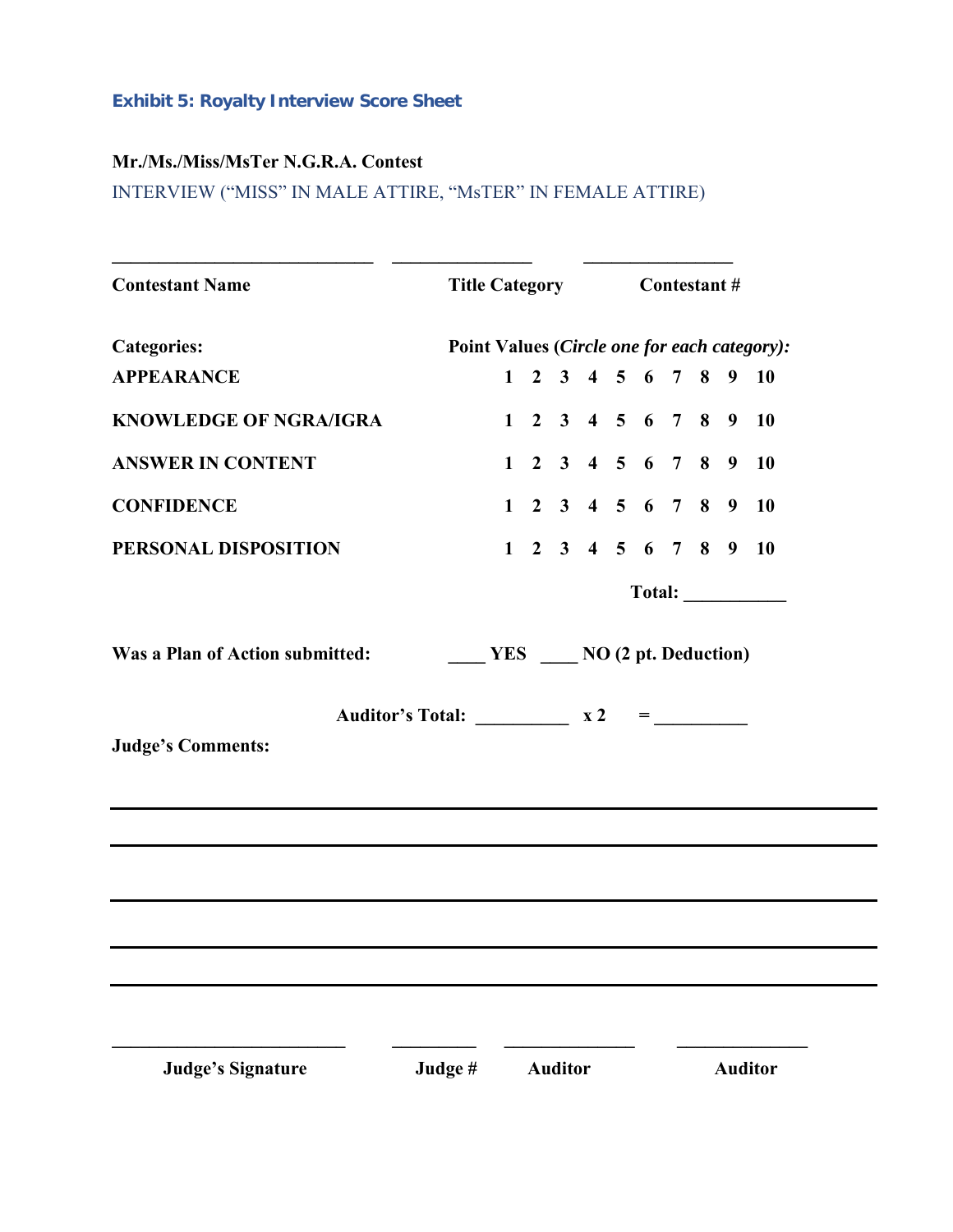#### <span id="page-18-0"></span>**Exhibit 6: Royalty Western Wear Score Sheet**

## <span id="page-18-1"></span>**Mr./Ms./Miss/MsTer N.G.R.A. Contest** WESTERN WEAR

| <b>Contestant Name</b>    |                                              | Title Category Contestant # |  |  |  |                         |  |  |  |                                          |  |
|---------------------------|----------------------------------------------|-----------------------------|--|--|--|-------------------------|--|--|--|------------------------------------------|--|
| <b>Categories:</b>        | Point Values (Circle one for each category): |                             |  |  |  |                         |  |  |  |                                          |  |
| <b>GENERAL APPEARANCE</b> |                                              |                             |  |  |  |                         |  |  |  | $1 \t2 \t3 \t4 \t5 \t6 \t7 \t8 \t9 \t10$ |  |
| <b>STYLE</b>              |                                              |                             |  |  |  |                         |  |  |  | $1$ 2 3 4 5 6 7 8 9 10                   |  |
| <b>FIT</b>                |                                              |                             |  |  |  |                         |  |  |  | $1 \t2 \t3 \t4 \t5 \t6 \t7 \t8 \t9 \t10$ |  |
| <b>POISE</b>              |                                              |                             |  |  |  |                         |  |  |  | $1 \t2 \t3 \t4 \t5 \t6 \t7 \t8 \t9 \t10$ |  |
| <b>PRESENTATION</b>       |                                              |                             |  |  |  |                         |  |  |  | $1 \t2 \t3 \t4 \t5 \t6 \t7 \t8 \t9 \t10$ |  |
|                           |                                              |                             |  |  |  | Total:                  |  |  |  |                                          |  |
|                           |                                              |                             |  |  |  | <b>Auditor's Total:</b> |  |  |  |                                          |  |
| <b>Judge's Comments:</b>  |                                              |                             |  |  |  |                         |  |  |  |                                          |  |
|                           |                                              |                             |  |  |  |                         |  |  |  |                                          |  |
|                           |                                              |                             |  |  |  |                         |  |  |  |                                          |  |
|                           |                                              |                             |  |  |  |                         |  |  |  |                                          |  |
|                           |                                              |                             |  |  |  |                         |  |  |  |                                          |  |
|                           |                                              |                             |  |  |  |                         |  |  |  |                                          |  |
|                           |                                              |                             |  |  |  |                         |  |  |  |                                          |  |
| <b>Judge's Signature</b>  | Judge #                                      | <b>Auditor</b>              |  |  |  |                         |  |  |  | <b>Auditor</b>                           |  |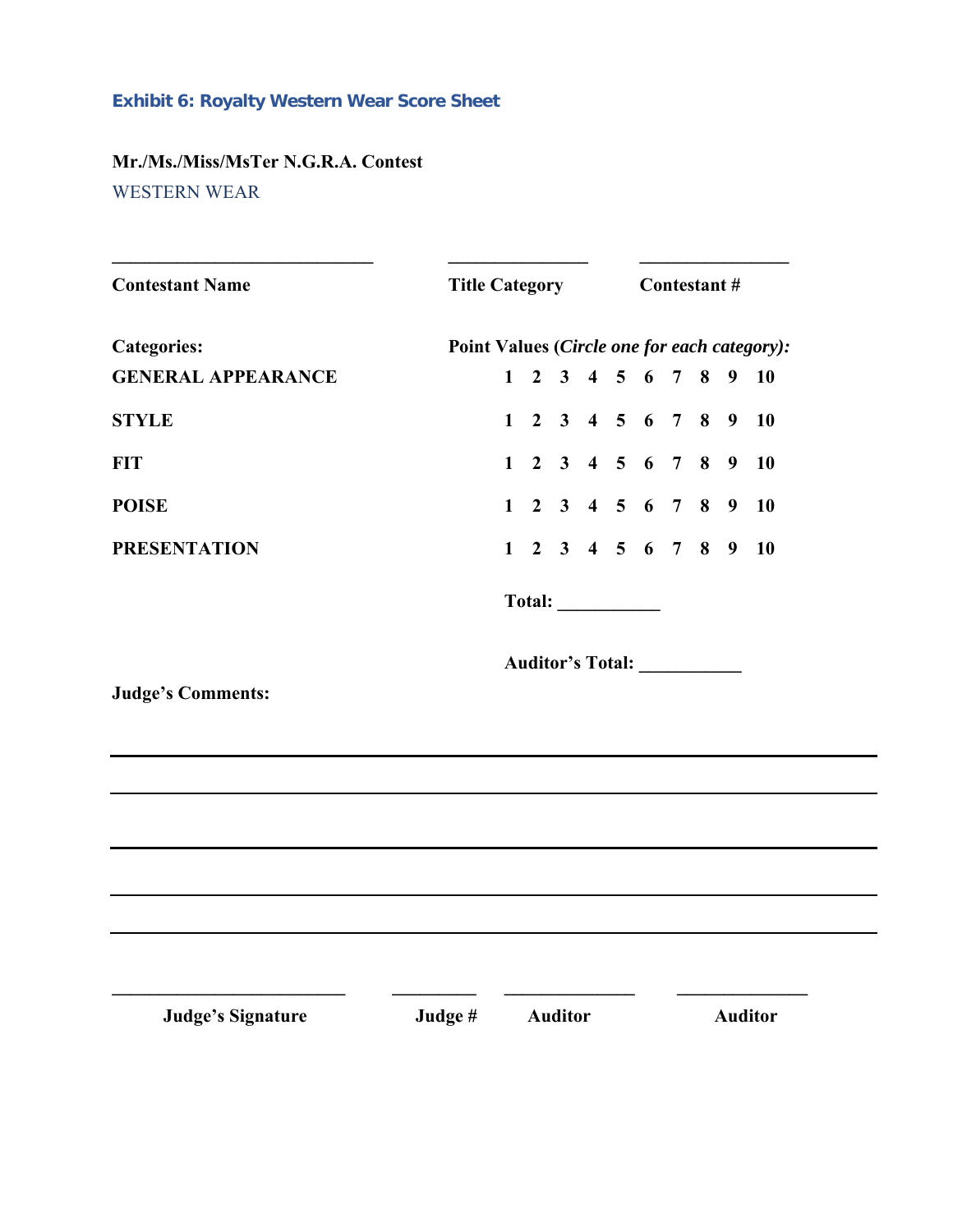## <span id="page-19-0"></span>**Exhibit 7: Royalty Public Presentation Score Sheet**

## <span id="page-19-1"></span>**Mr./Ms./Miss/MsTer N.G.R.A. Contest** PUBLIC PRESENTATION

| <b>Contestant Name</b>    |        |                                              |  |                |  | Title Category Contestant # |  |  |  |  |                                          |  |
|---------------------------|--------|----------------------------------------------|--|----------------|--|-----------------------------|--|--|--|--|------------------------------------------|--|
| <b>Categories:</b>        |        | Point Values (Circle one for each category): |  |                |  |                             |  |  |  |  |                                          |  |
| <b>APPEARANCE</b>         |        |                                              |  |                |  |                             |  |  |  |  | $1$ 2 3 4 5 6 7 8 9 10                   |  |
| <b>KNOWLEDGE</b>          |        |                                              |  |                |  |                             |  |  |  |  | $1 \t2 \t3 \t4 \t5 \t6 \t7 \t8 \t9 \t10$ |  |
| <b>ANSWER IN CONTENT</b>  |        |                                              |  |                |  |                             |  |  |  |  | $1 \t2 \t3 \t4 \t5 \t6 \t7 \t8 \t9 \t10$ |  |
| <b>CONFIDENCE</b>         |        |                                              |  |                |  |                             |  |  |  |  | $1$ 2 3 4 5 6 7 8 9 10                   |  |
| <b>PUBLIC DISPOSITION</b> |        |                                              |  |                |  |                             |  |  |  |  | $1 \t2 \t3 \t4 \t5 \t6 \t7 \t8 \t9 \t10$ |  |
|                           |        |                                              |  |                |  |                             |  |  |  |  |                                          |  |
|                           |        |                                              |  |                |  |                             |  |  |  |  |                                          |  |
|                           |        |                                              |  |                |  |                             |  |  |  |  | Auditor's Total: ___________             |  |
| <b>Judge's Comments:</b>  |        |                                              |  |                |  |                             |  |  |  |  |                                          |  |
|                           |        |                                              |  |                |  |                             |  |  |  |  |                                          |  |
|                           |        |                                              |  |                |  |                             |  |  |  |  |                                          |  |
|                           |        |                                              |  |                |  |                             |  |  |  |  |                                          |  |
|                           |        |                                              |  |                |  |                             |  |  |  |  |                                          |  |
|                           |        |                                              |  |                |  |                             |  |  |  |  |                                          |  |
|                           |        |                                              |  |                |  |                             |  |  |  |  |                                          |  |
| <b>Judge's Signature</b>  | Judge# |                                              |  | <b>Auditor</b> |  |                             |  |  |  |  | <b>Auditor</b>                           |  |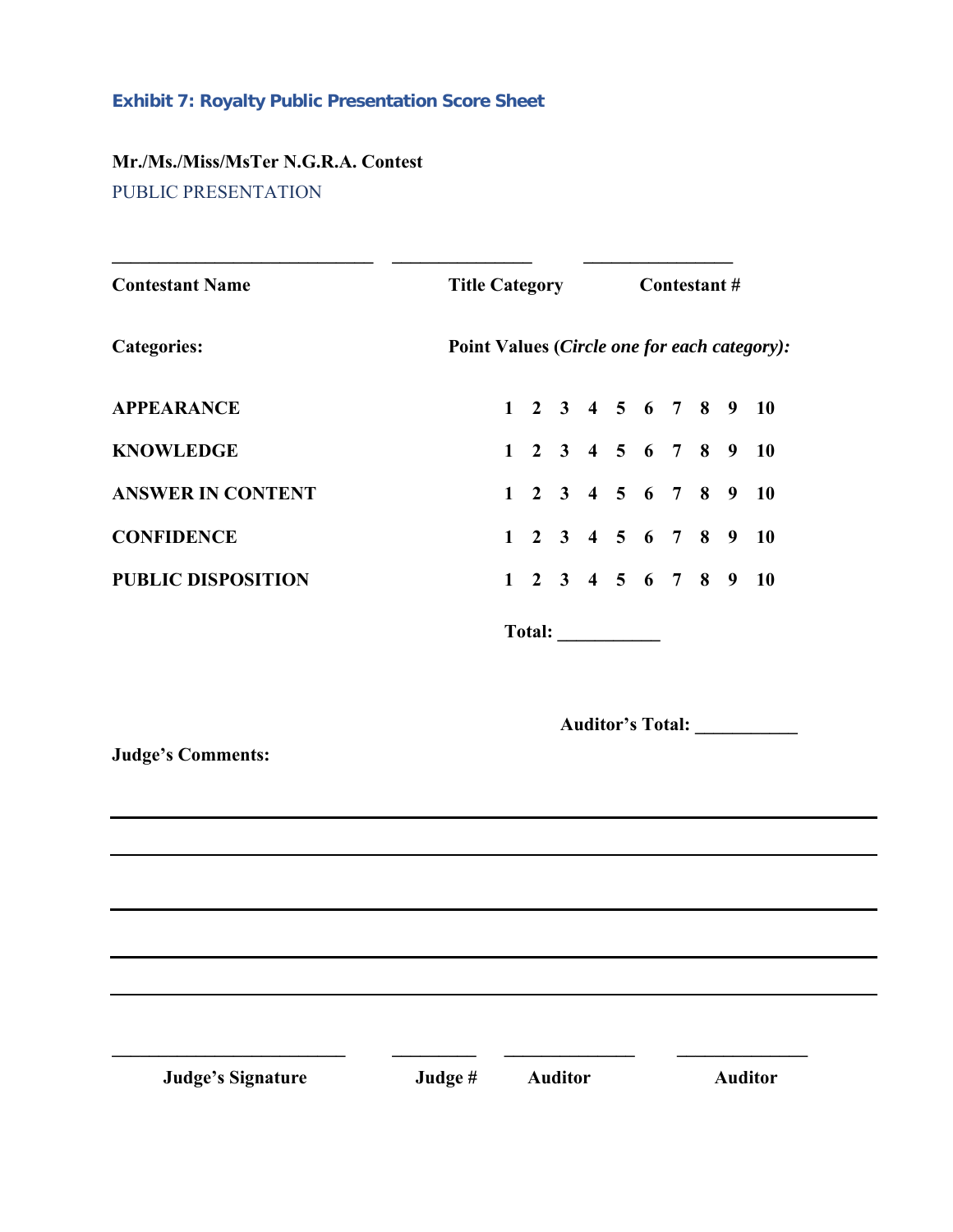## <span id="page-20-0"></span>**Exhibit 8: Royalty Entertainment Score sheet**

## <span id="page-20-1"></span>**Mr./Ms./Miss/MsTer N.G.R.A. Contest** ENTERTAINMENT

| <b>Contestant Name</b>                                                         |                                              |  |  |  |  |  |  | Title Category Contestant # |  |  |                                          |  |  |  |
|--------------------------------------------------------------------------------|----------------------------------------------|--|--|--|--|--|--|-----------------------------|--|--|------------------------------------------|--|--|--|
| <b>Categories:</b>                                                             | Point Values (Circle one for each category): |  |  |  |  |  |  |                             |  |  |                                          |  |  |  |
| <b>ENTERTAINMENT VALUE</b>                                                     |                                              |  |  |  |  |  |  |                             |  |  | $1$ 2 3 4 5 6 7 8 9 10                   |  |  |  |
| <b>STAGE PRESENTATION</b>                                                      |                                              |  |  |  |  |  |  |                             |  |  | $1 \t2 \t3 \t4 \t5 \t6 \t7 \t8 \t9 \t10$ |  |  |  |
| <b>ORIGINALITY</b>                                                             |                                              |  |  |  |  |  |  |                             |  |  | $1 \t2 \t3 \t4 \t5 \t6 \t7 \t8 \t9 \t10$ |  |  |  |
| <b>APPAREL SELECTION</b>                                                       |                                              |  |  |  |  |  |  |                             |  |  | $1$ 2 3 4 5 6 7 8 9 10                   |  |  |  |
| <b>ARTISTIC INTERPRETATION</b>                                                 |                                              |  |  |  |  |  |  |                             |  |  | $1 \t2 \t3 \t4 \t5 \t6 \t7 \t8 \t9 \t10$ |  |  |  |
|                                                                                |                                              |  |  |  |  |  |  |                             |  |  |                                          |  |  |  |
|                                                                                |                                              |  |  |  |  |  |  |                             |  |  |                                          |  |  |  |
| Did the contestant comply with Time Limit?<br><u> WES NO</u> (3 pt. Deduction) |                                              |  |  |  |  |  |  |                             |  |  |                                          |  |  |  |
|                                                                                |                                              |  |  |  |  |  |  |                             |  |  | Auditor's Total: ___________             |  |  |  |
|                                                                                |                                              |  |  |  |  |  |  |                             |  |  |                                          |  |  |  |
|                                                                                |                                              |  |  |  |  |  |  |                             |  |  |                                          |  |  |  |
|                                                                                |                                              |  |  |  |  |  |  |                             |  |  |                                          |  |  |  |
|                                                                                |                                              |  |  |  |  |  |  |                             |  |  |                                          |  |  |  |
| <b>Judge's Comments:</b>                                                       |                                              |  |  |  |  |  |  |                             |  |  |                                          |  |  |  |
|                                                                                |                                              |  |  |  |  |  |  |                             |  |  |                                          |  |  |  |
|                                                                                |                                              |  |  |  |  |  |  |                             |  |  |                                          |  |  |  |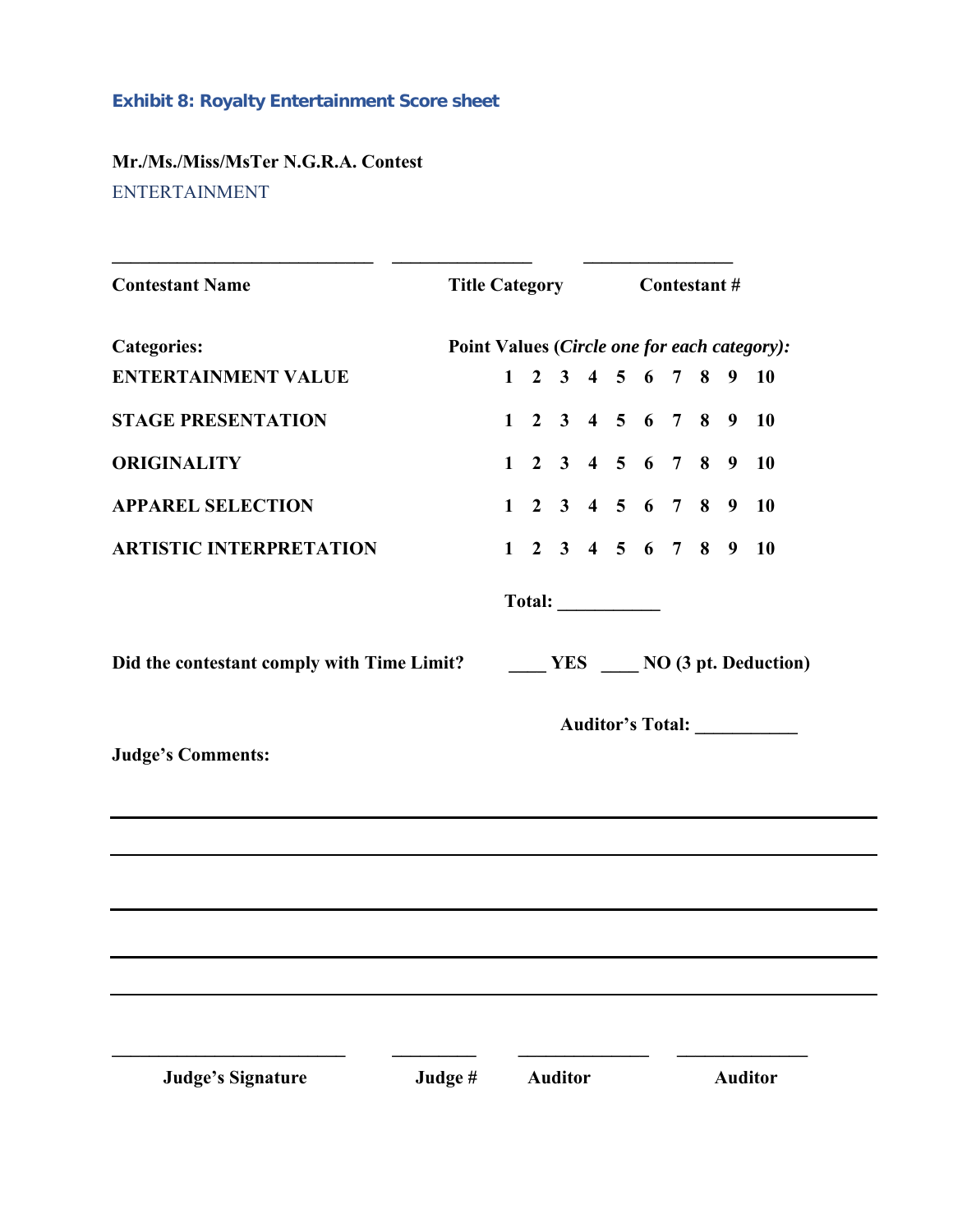#### <span id="page-21-0"></span>**Exhibit 9: Royalty Competition Final Tally Sheet**

# **Mr./Ms./Miss/MsTer N.G.R.A. Contest**

<span id="page-21-1"></span>FINAL TALLY SHEET

**Contestant Name Contestant Number**

|          | <b>Spirit</b> | <b>Interview</b> | Western | <b>Public</b>       | <b>Entertainment</b> |
|----------|---------------|------------------|---------|---------------------|----------------------|
|          |               |                  | Wear    | <b>Presentation</b> |                      |
| Judge #1 |               |                  |         |                     |                      |
| Judge #2 |               |                  |         |                     |                      |
| Judge #3 |               |                  |         |                     |                      |
| Judge #4 |               |                  |         |                     |                      |
| Judge #5 |               |                  |         |                     |                      |
| Judge #6 |               |                  |         |                     |                      |
| Judge #7 |               |                  |         |                     |                      |

 **\_\_\_\_\_\_\_\_ \_\_\_\_\_\_\_\_ \_\_\_\_\_\_\_\_ \_\_\_\_\_\_\_\_ \_\_\_\_\_\_\_\_**

**\_\_\_\_\_\_\_\_\_\_\_\_\_\_\_\_\_\_\_\_\_\_\_\_\_\_\_\_\_\_\_\_\_\_\_ \_\_\_\_\_\_\_\_\_\_\_\_\_\_\_\_\_\_\_\_\_**

**TOTALS (***Highest & Lowest Scores Removed):*

**TOTAL POINTS: \_\_\_\_\_\_\_\_** 

**Auditor \_\_\_\_\_\_ \_\_\_\_\_\_\_\_**

**Percent of Points Received: \_\_\_\_\_\_\_\_\_\_\_\_\_\_\_\_**

*(out of 300 possible)*